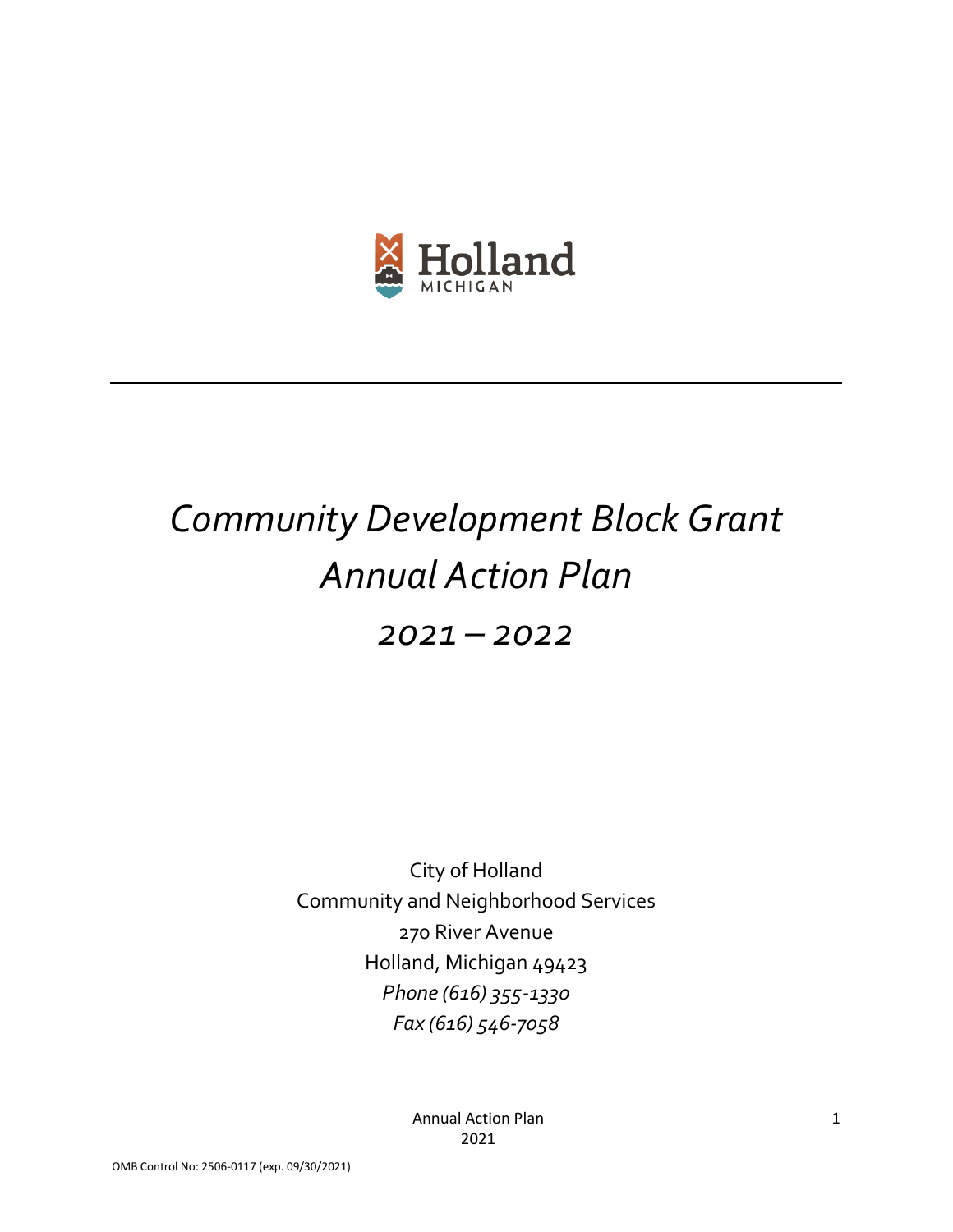# **Executive Summary**

# **AP-05 Executive Summary - 24 CFR 91.200(c), 91.220(b)**

## **1. Introduction**

The purpose of the City of Holland's 2021 Annual Action Plan is to develop and enhance a functional and thriving urban community by providing decent housing, a suitable living environment, and expanded economic opportunities principally for low- and moderate-income persons. The plan sets forth how funding provided via the Community Development Block Grant (CDBG) will be used as an investment tool to achieve specific HUD objectives and outcomes.

## **2. Summarize the objectives and outcomes identified in the Plan**

The City's goals for the 2021-2022 period focus on continuing to improve City neighborhoods and housing conditions by assisting with home repairs for low- to moderate-income homeowners and supporting neighborhood-based services and infrastructure in low- to moderate-income neighborhoods.

Specifically, the City will seek to accomplish the following through strategic use of its allocated CDBG funding:

1. Support low- to moderate-income homeowners with the costs of essential home repairs and energy efficiency improvements through its Home Repair Program.

2. Support the improvement of key city infrastructure (e.g., sidewalks, bus shelters, park improvements) within eligible and targeted neighborhoods.

3. Support a youth employment and skills training program for eligible youth.

4. Support critical services directed to homeless individuals and families through local partner organizations.

5. Support the ongoing provision of Fair Housing Services (education, outreach, enforcement) within the City.

## **3. Evaluation of past performance**

The City of Holland provides required documentation to HUD in the form of its Annual Action Plan and the Consolidated Annual Performance and Evaluation Report. Each year HUD determines that the City's overall progress is satisfactory and that the City of Holland has the capacity to continue implementing and administering the City's CDBG activities in accordance with the applicable statutory requirements.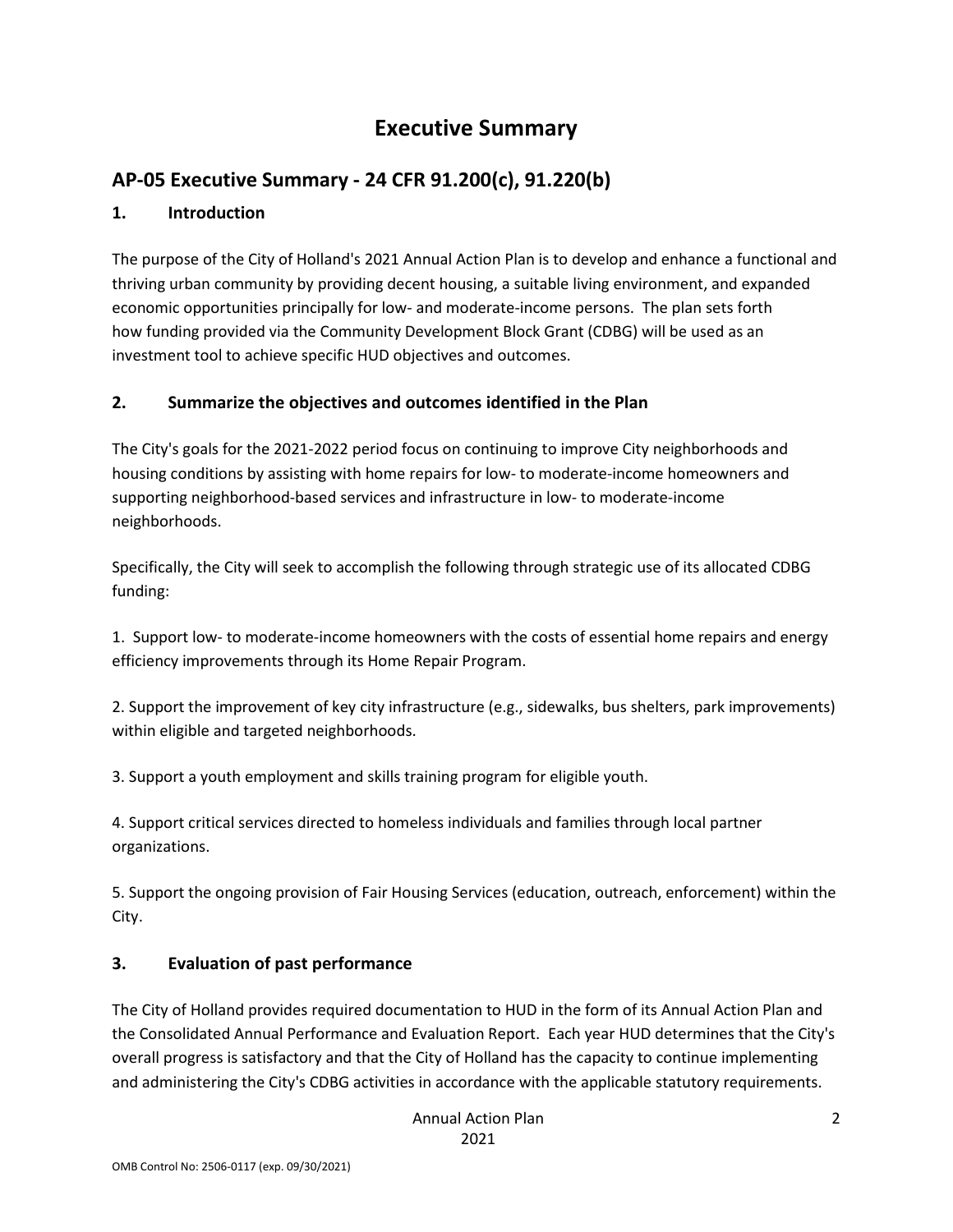The City has consistently followed the process of developing, monitoring and reporting on its goals and projects.

## **4. Summary of Citizen Participation Process and consultation process**

During the development of the Consolidated Plan, the City of Holland undertook the following steps with regard to seeking and obtaining citizen participation and consultation:

1. Placed a notice in the Holland Sentinel, on the City website, and emailed several dozen interest groups and residents (including neighborhood groups) announcing two public meetings held for the purpose of informing the public about the CDBG program and to solicit public comments regarding particular needs, opportunities and priorities. These meetings were held on January 25 and 28, 2021.

2. Discussed development of the Annual Action Plan, including prospective goals and priorities during several meetings of the Neighborhood Improvement Committee, a citizen commission charged with oversight of the CDBG program.

3. Held a 30-day public comment period to accept comments on the draft Consolidated Plan  $(***** to$  $*****$  \*\*, 2021).

4. Held a public hearing on \*\*\*\*\*\* \*\*, 2021 during a City Council Regular Meeting.

## **5. Summary of public comments**

A summary of comments received during the public outreach meetings can be found in an attachment to this plan. In brief, comments received predominantly focused on the need for continued attention to the issue of affordable housing supply and access, as well as the costs and barriers to maintaining homes. Other issues noted as needing the City's attention included limited access to public transit, access to mental health supports, housing discrimination, access to child care services, as well as other basic needs.

No comments were received during the public comment period held between \*\*\*\*\* \*\* to \*\*\*\*\* \*\*, 2021 or during the public hearing held on  $*********$ .

## **6. Summary of comments or views not accepted and the reasons for not accepting them**

There were no comments received that were not accepted.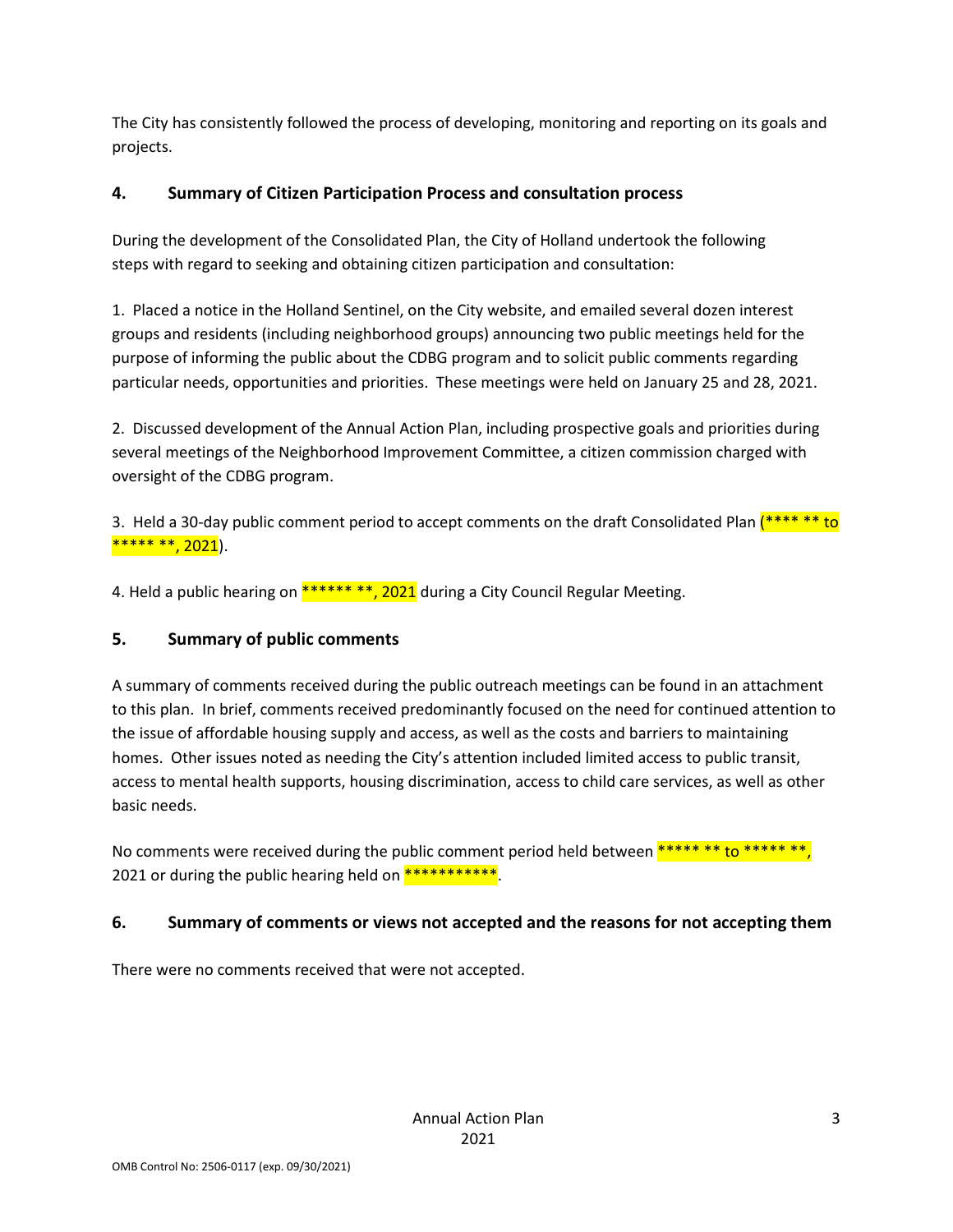#### **7. Summary**

The City of Holland's 2021 Annual Action Plan has been prepared to develop a functioning and thriving urban community by providing decent housing, a suitable living environment, and expanded economic opportunity principally for low and moderate-income persons. A Citizen Participation Plan was used to gather public comments through public meetings and public hearings. Information gathered from the public, review of available housing market analysis data, other community needs data, and data provided by HUD were used to identify the goals and the activities found within this Plan.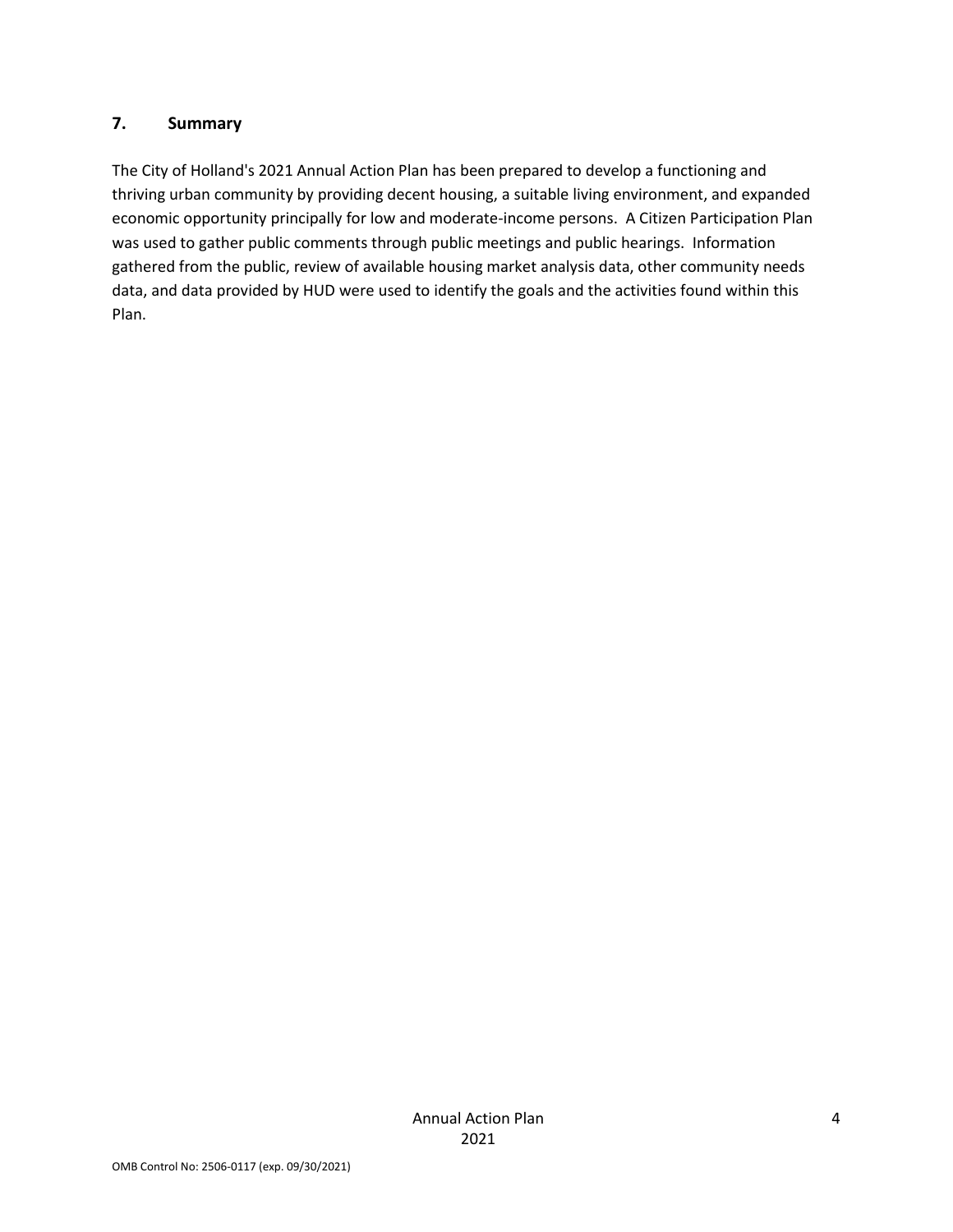# **PR-05 Lead & Responsible Agencies – 91.200(b)**

## **1. Agency/entity responsible for preparing/administering the Consolidated Plan**

Describe the agency/entity responsible for preparing the Consolidated Plan and those responsible for administration of each grant program and funding source.

| <b>Agency Role</b>        | Name    | Department/Agency                 |  |
|---------------------------|---------|-----------------------------------|--|
|                           |         |                                   |  |
| <b>CDBG Administrator</b> | HOLLAND | Community & Neighborhood Services |  |

**Table 1 – Responsible Agencies**

#### **Narrative (optional)**

The City of Holland is the lead agency that oversees the entire CDBG grant. The City of Holland directly administers its CDBG-funded home repair program. The City also partners and contracts with several local non-profit organizations to carry out the plan's goals relative to public services and fair housing services.

#### **Consolidated Plan Public Contact Information**

Mark Kornelis, Community Development Coordinator

City of Holland - Community & Neighborhood Services

270 S. River Avenue

Holland, MI 49423

m.kornelis@cityofholland.com

#### 616-355-3139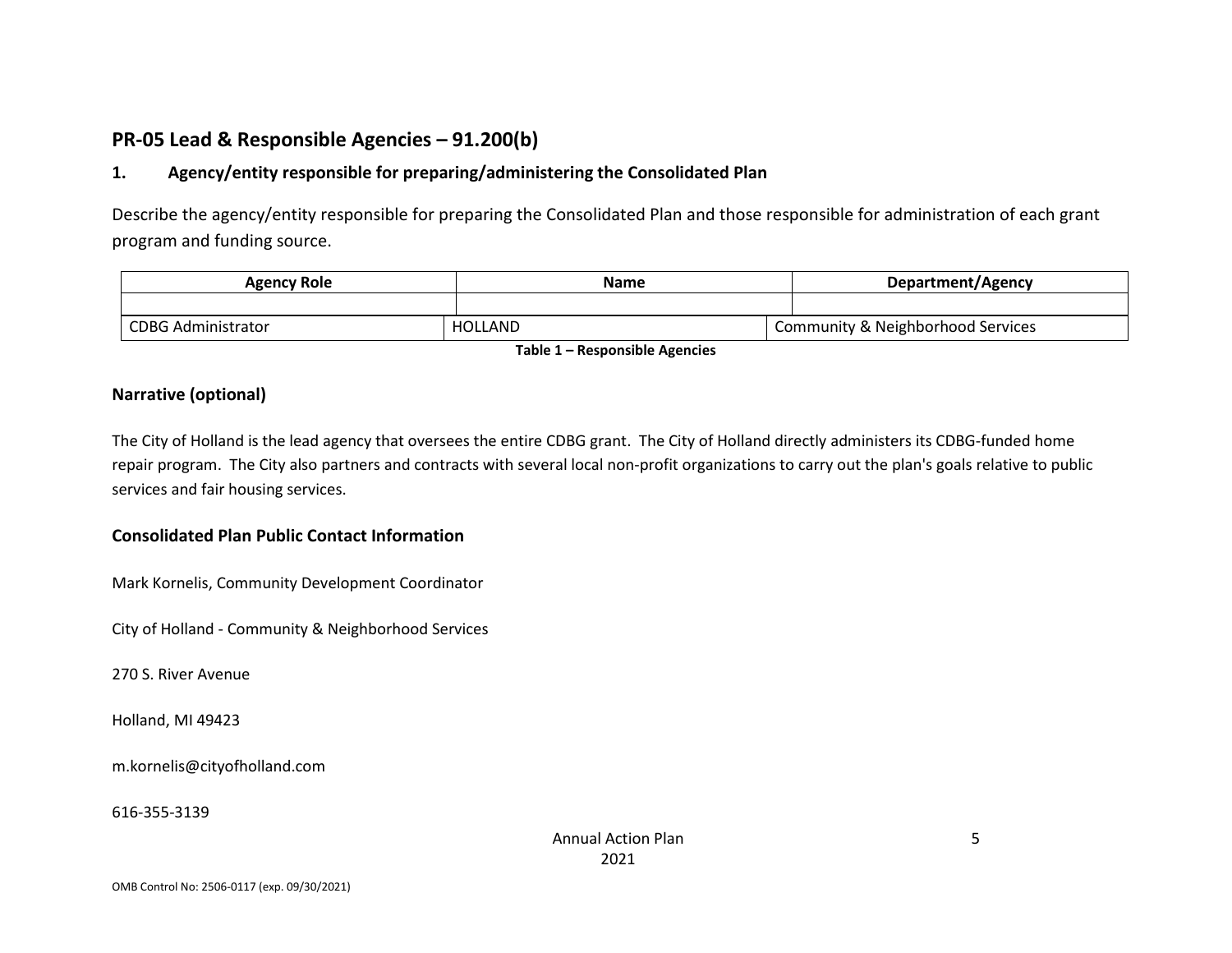# **AP-10 Consultation – 91.100, 91.200(b), 91.215(l)**

## **1. Introduction**

The development of the Plan began with two publicly noticed Consultation Meetings attended by residents and area service agency representatives. During the consultation meetings, a summary of the CDBG planning process was provided, followed by review of poverty and housing data, and then discussion of community needs and opportunities. After the discussion segment at each of the two meetings, a public hearing on the needs of the community was held. The consultation meetings took place remotely via Zoom on January 25 and 28, 2021 with at least 23 persons in attendance, along with several City of Holland staff members.

# **Provide a concise summary of the jurisdiction's activities to enhance coordination between public and assisted housing providers and private and governmental health, mental health and service agencies (91.215(l))**

The City of Holland's Community & Neighborhood Services department is generally involved in all public or otherwise assisted housing initiatives occurring within the City. This may involve being involved in zoning-related issues, site plan approval, recommendation for City-managed incentives, etc.

Other than with regard to housing and homelessness (see below), the City's Community Development staff do not engage in a central role in the coordination efforts pertaining to the health- or mental health-related service sector. Over the past year, however, City staff did regularly participate in biweekly conference calls focused in coordinating the human service response to the COVID-19 pandemic.

# **Describe coordination with the Continuum of Care and efforts to address the needs of homeless persons (particularly chronically homeless individuals and families, families with children, veterans, and unaccompanied youth) and persons at risk of homelessness.**

The Lakeshore Housing Alliance (LHA) is the HUD-designated Continuum of Care planning entity for Ottawa County, within which the City of Holland is principally located. Much of the City's efforts to be engaged in coordinated planning among human service and housing providers occurs through its active involvement with the LHA. The City has been an active member of the LHA for over 14 years. In addition to the City being an active agency member, the City's Community Development Coordinator is also a member of the LHA's Executive Committee and its Allocations and Accountability Committee. The City's Community Development Coordinator is involved in most regional planning initiatives pertaining to persons who are homeless or at risk of homelessness.

# **Describe consultation with the Continuum(s) of Care that serves the jurisdiction's area in determining how to allocate ESG funds, develop performance standards for and evaluate**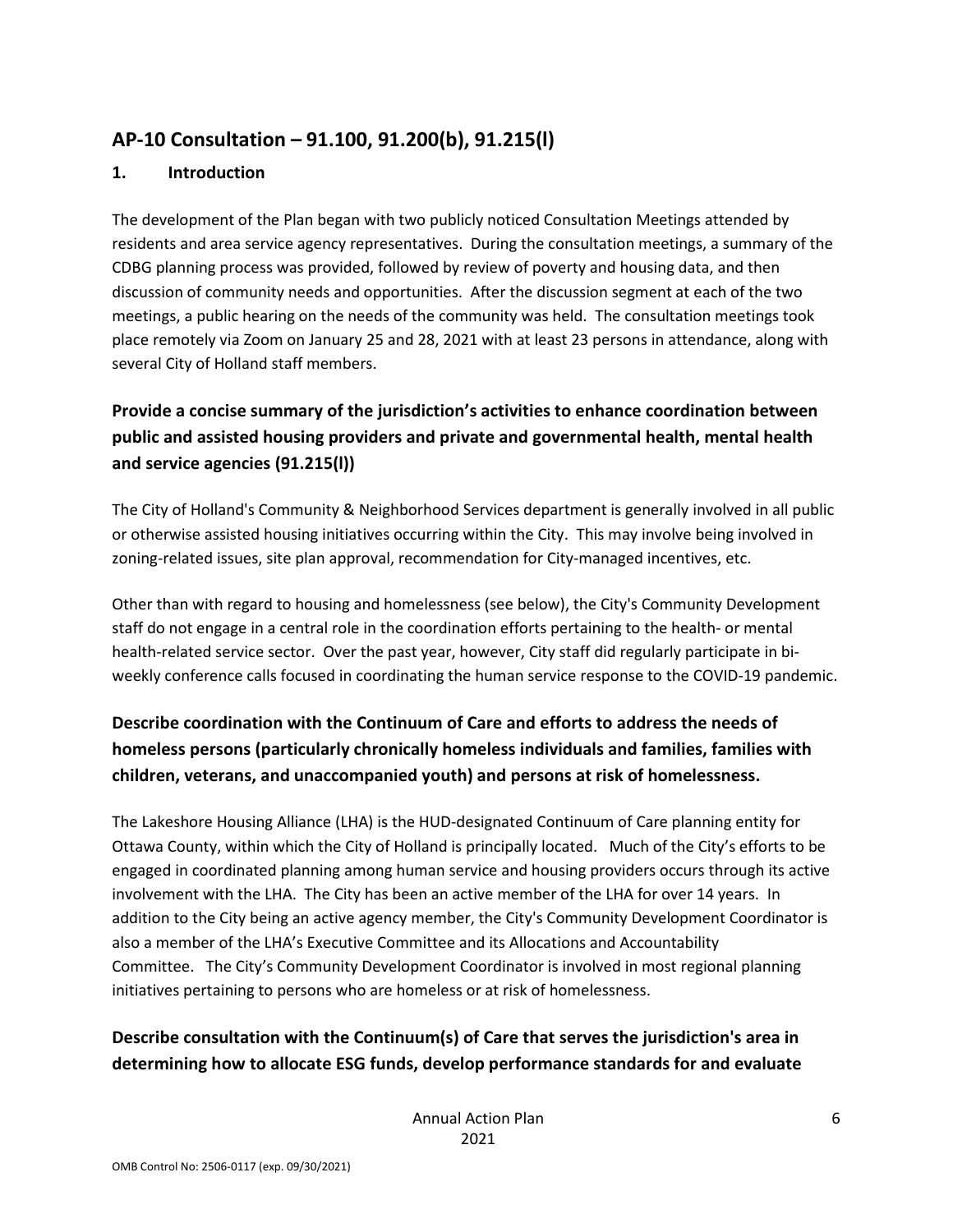# **outcomes of projects and activities assisted by ESG funds, and develop funding, policies and procedures for the operation and administration of HMIS**

As noted above, the City of Holland's Community Development Coordinator is a member of both the Executive Committee and the Allocation and Accountability Committee of the CoC, the latter of which is responsible for determining allocation of ESG funds among member agencies. This committee is also responsible for evaluating the outcomes of all COC-related projects, including HMIS administration.

# **2. Describe Agencies, groups, organizations and others who participated in the process and describe the jurisdiction's consultations with housing, social service agencies and other entities**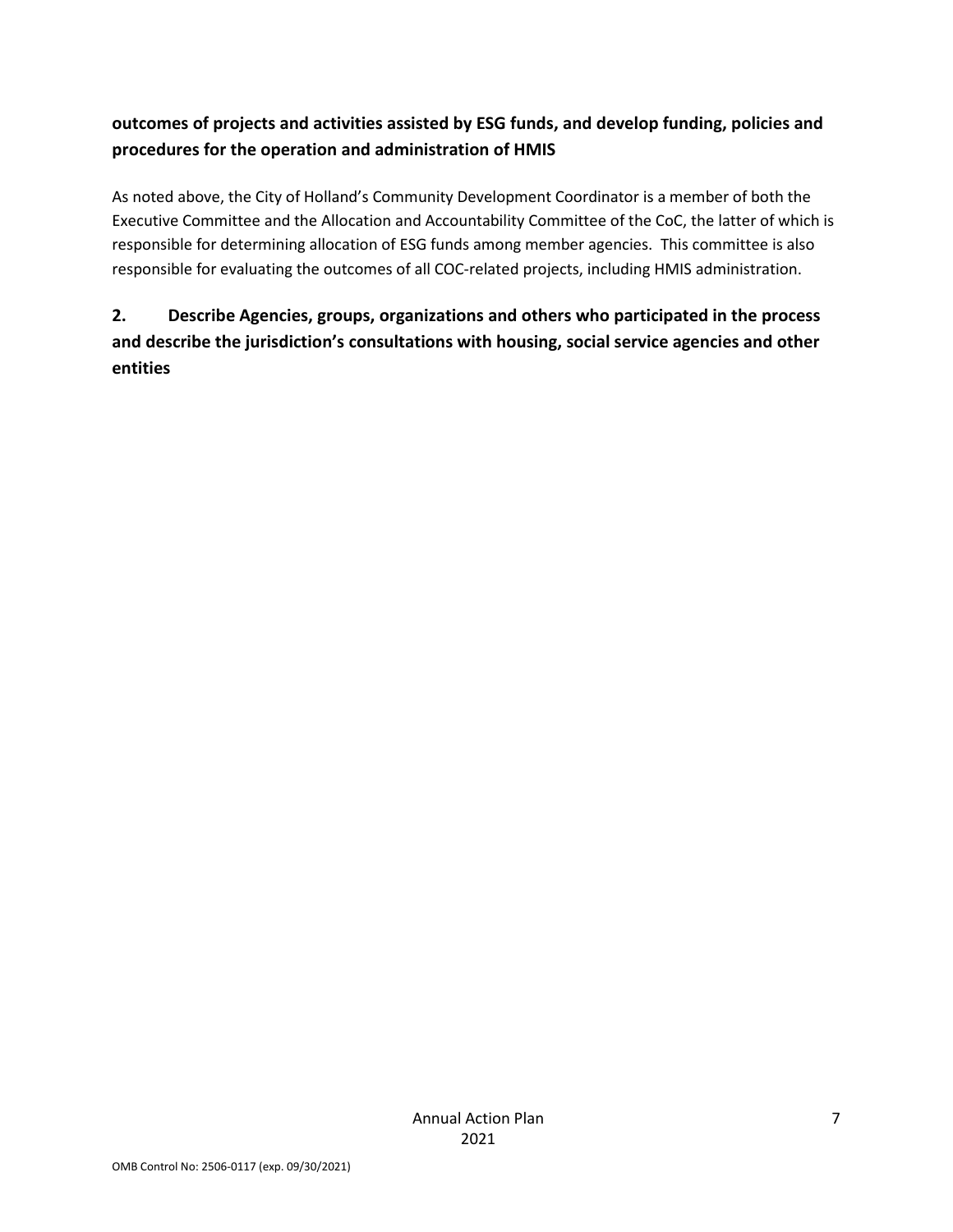**Table 2 – Agencies, groups, organizations who participated**

| 1              | Agency/Group/Organization                                                                                                                                         | <b>GOOD SAMARITAN MINISTRIES</b>                                                                                                                                                                                                                                                        |  |  |
|----------------|-------------------------------------------------------------------------------------------------------------------------------------------------------------------|-----------------------------------------------------------------------------------------------------------------------------------------------------------------------------------------------------------------------------------------------------------------------------------------|--|--|
|                | <b>Agency/Group/Organization Type</b>                                                                                                                             | Housing                                                                                                                                                                                                                                                                                 |  |  |
|                | What section of the Plan was addressed by Consultation?                                                                                                           | Homeless Needs - Chronically homeless<br>Homeless Needs - Families with children<br>Homelessness Needs - Veterans<br>Homelessness Needs - Unaccompanied youth<br><b>Homelessness Strategy</b>                                                                                           |  |  |
|                | Briefly describe how the Agency/Group/Organization was<br>consulted. What are the anticipated outcomes of the<br>consultation or areas for improved coordination? | This agency serves as the designated coordinated intake agency for<br>homeless and at-risk households, and is a key resource when discussing<br>community needs. City staff are in frequent communication with agency<br>personnel via participation in the Lakeshore Housing Alliance. |  |  |
| $\overline{2}$ | Agency/Group/Organization                                                                                                                                         | <b>FAIR HOUSING CENTER OF WEST MICHIGAN</b>                                                                                                                                                                                                                                             |  |  |
|                | <b>Agency/Group/Organization Type</b>                                                                                                                             | Housing<br>Service-Fair Housing                                                                                                                                                                                                                                                         |  |  |
|                | What section of the Plan was addressed by Consultation?                                                                                                           | <b>Fair Housing</b>                                                                                                                                                                                                                                                                     |  |  |
|                | Briefly describe how the Agency/Group/Organization was<br>consulted. What are the anticipated outcomes of the<br>consultation or areas for improved coordination? | This agency's executive director attended the CDBG Consultation Meeting,<br>and the City of Holland contracts with the FHCWM to assist us with our<br>efforts toward affirmatively furthering fair housing within the City.                                                             |  |  |
| 3              | Agency/Group/Organization                                                                                                                                         | LAKESHORE NON-PROFIT ALLIANCE                                                                                                                                                                                                                                                           |  |  |
|                | <b>Agency/Group/Organization Type</b>                                                                                                                             | Regional organization<br>Planning organization                                                                                                                                                                                                                                          |  |  |
|                | What section of the Plan was addressed by Consultation?                                                                                                           | Services Coordination and Planning                                                                                                                                                                                                                                                      |  |  |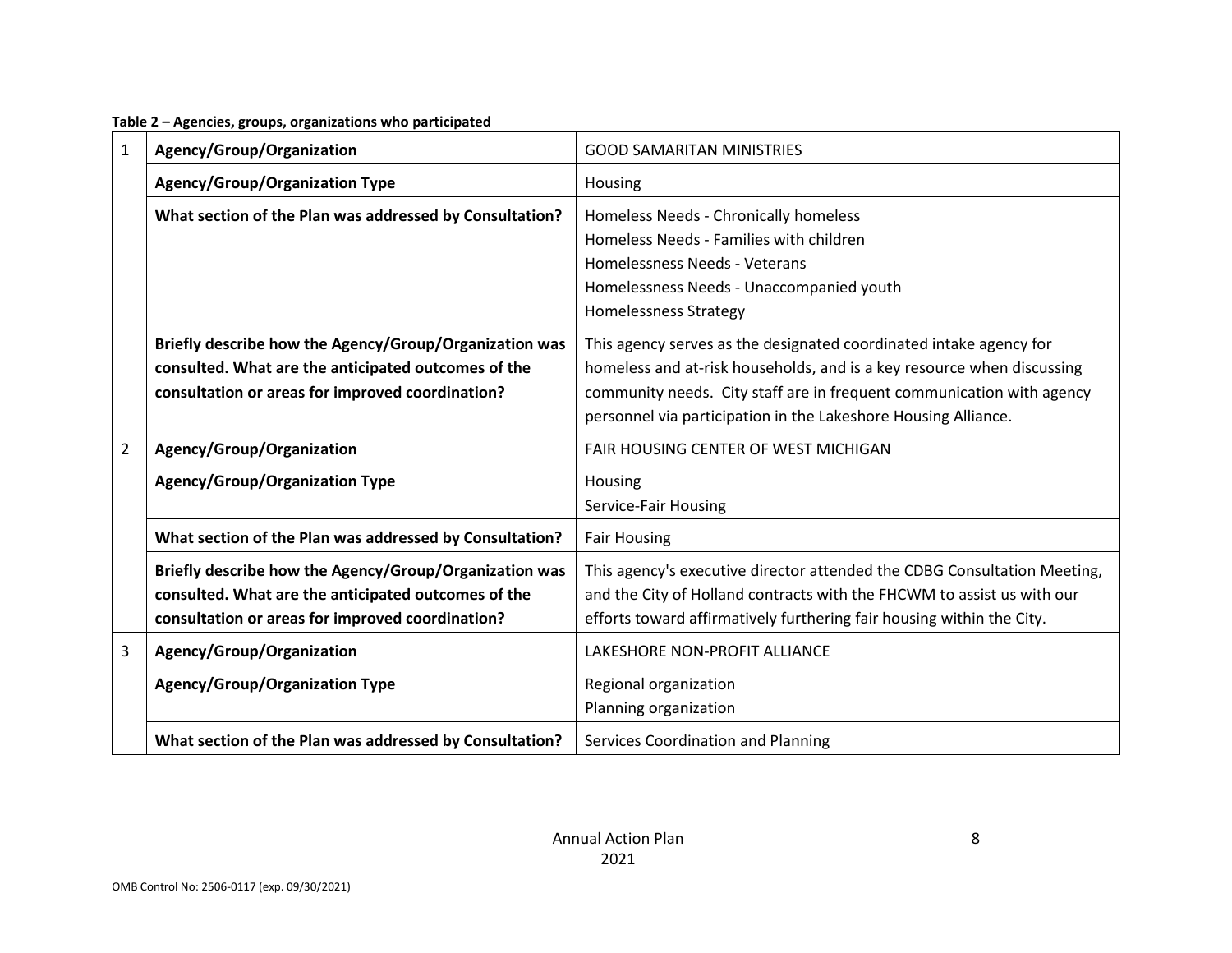|   | Briefly describe how the Agency/Group/Organization was<br>consulted. What are the anticipated outcomes of the<br>consultation or areas for improved coordination? | This organization serves as a coordinating resource among the non-profit<br>organizations in the community.                                                                                   |
|---|-------------------------------------------------------------------------------------------------------------------------------------------------------------------|-----------------------------------------------------------------------------------------------------------------------------------------------------------------------------------------------|
| 4 | Agency/Group/Organization                                                                                                                                         | LAKESHORE HOUSING ALLIANCE/UNITED WAY                                                                                                                                                         |
|   | <b>Agency/Group/Organization Type</b>                                                                                                                             | Housing<br>Regional organization<br>Planning organization                                                                                                                                     |
|   | What section of the Plan was addressed by Consultation?                                                                                                           | <b>Housing Need Assessment</b><br><b>Homelessness Strategy</b>                                                                                                                                |
|   | Briefly describe how the Agency/Group/Organization was<br>consulted. What are the anticipated outcomes of the<br>consultation or areas for improved coordination? | This organization serves as the designated continuum of care planning<br>entity for Ottawa County.                                                                                            |
| 5 | Agency/Group/Organization                                                                                                                                         | <b>COMMUNITY ACTION HOUSE</b>                                                                                                                                                                 |
|   | <b>Agency/Group/Organization Type</b>                                                                                                                             | Services-homeless<br>Services - Food Security, Poverty Reduction                                                                                                                              |
|   | What section of the Plan was addressed by Consultation?                                                                                                           | Homeless Needs - Chronically homeless<br><b>Anti-poverty Strategy</b>                                                                                                                         |
|   | Briefly describe how the Agency/Group/Organization was<br>consulted. What are the anticipated outcomes of the<br>consultation or areas for improved coordination? | This agency is the lead agency providing food assistance and homeless<br>outreach services within the larger Holland area. A representative<br>attended the City's CDBG Consultation meeting. |
| 6 | Agency/Group/Organization                                                                                                                                         | LAKESHORE HABITAT FOR HUMANITY                                                                                                                                                                |
|   | <b>Agency/Group/Organization Type</b>                                                                                                                             | Services - Housing                                                                                                                                                                            |
|   | What section of the Plan was addressed by Consultation?                                                                                                           | Affordable Housing Provider                                                                                                                                                                   |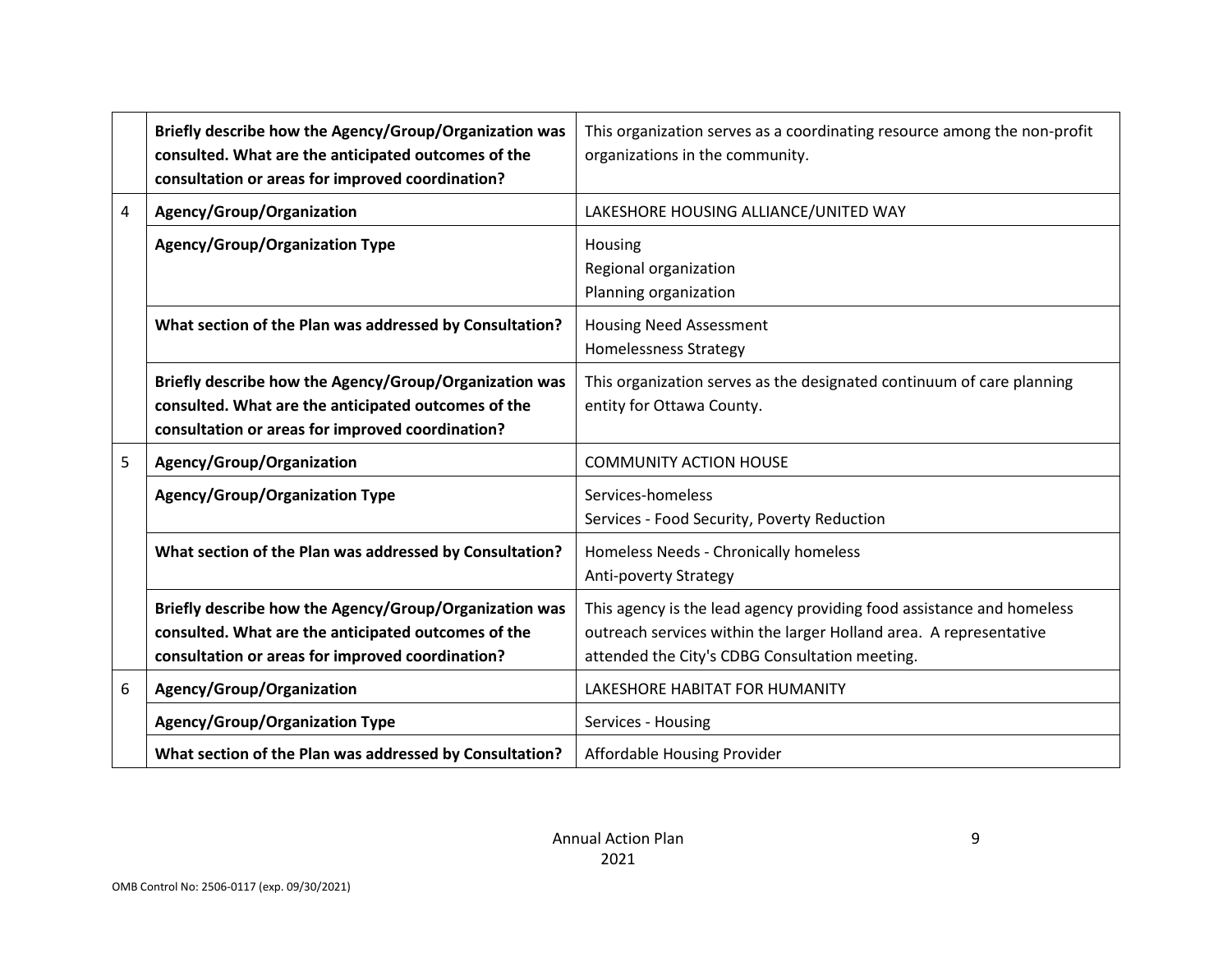|   | Briefly describe how the Agency/Group/Organization was<br>consulted. What are the anticipated outcomes of the<br>consultation or areas for improved coordination? | A representative from this agency attended the CDBG Consultation<br>Meeting. This agency provides new affordable housing construction and<br>rehabilitation services.                                                                         |
|---|-------------------------------------------------------------------------------------------------------------------------------------------------------------------|-----------------------------------------------------------------------------------------------------------------------------------------------------------------------------------------------------------------------------------------------|
| 7 | Agency/Group/Organization                                                                                                                                         | <b>CENTER FOR WOMEN IN TRANSITION</b>                                                                                                                                                                                                         |
|   | <b>Agency/Group/Organization Type</b>                                                                                                                             | Services-Victims of Domestic Violence<br>Services-homeless                                                                                                                                                                                    |
|   | What section of the Plan was addressed by Consultation?                                                                                                           | Homeless Needs - Families with children                                                                                                                                                                                                       |
|   | Briefly describe how the Agency/Group/Organization was<br>consulted. What are the anticipated outcomes of the<br>consultation or areas for improved coordination? | This agency is the lead agency providing services to victims of domestic<br>violence within the greater Holland area.                                                                                                                         |
| 8 | Agency/Group/Organization                                                                                                                                         | 3 - SIXTY                                                                                                                                                                                                                                     |
|   | <b>Agency/Group/Organization Type</b>                                                                                                                             | Neighborhood Group<br>Neighborhood Organization                                                                                                                                                                                               |
|   | What section of the Plan was addressed by Consultation?                                                                                                           | Neighborhood Group                                                                                                                                                                                                                            |
|   | Briefly describe how the Agency/Group/Organization was<br>consulted. What are the anticipated outcomes of the<br>consultation or areas for improved coordination? | 3-Sixty had representation at one of the CDBG consultation meeting. The<br>City assists this organization financially using general City funding.<br>Anticipated outcomes are better collaboration and coordination of<br>neighborhood needs. |
| 9 | Agency/Group/Organization                                                                                                                                         | <b>HOMECOR</b>                                                                                                                                                                                                                                |
|   | <b>Agency/Group/Organization Type</b>                                                                                                                             | Housing<br>Neighborhood Organization                                                                                                                                                                                                          |
|   | What section of the Plan was addressed by Consultation?                                                                                                           | Home Rehabilitation Assistance                                                                                                                                                                                                                |
|   | Briefly describe how the Agency/Group/Organization was<br>consulted. What are the anticipated outcomes of the<br>consultation or areas for improved coordination? | This agency partners with the City in providing home rehabilitation<br>assistance. The agency's director attended one of the CDBG Consultation<br>meetings held in January, 2021.                                                             |
|   |                                                                                                                                                                   | <b>Annual Action Plan</b><br>10                                                                                                                                                                                                               |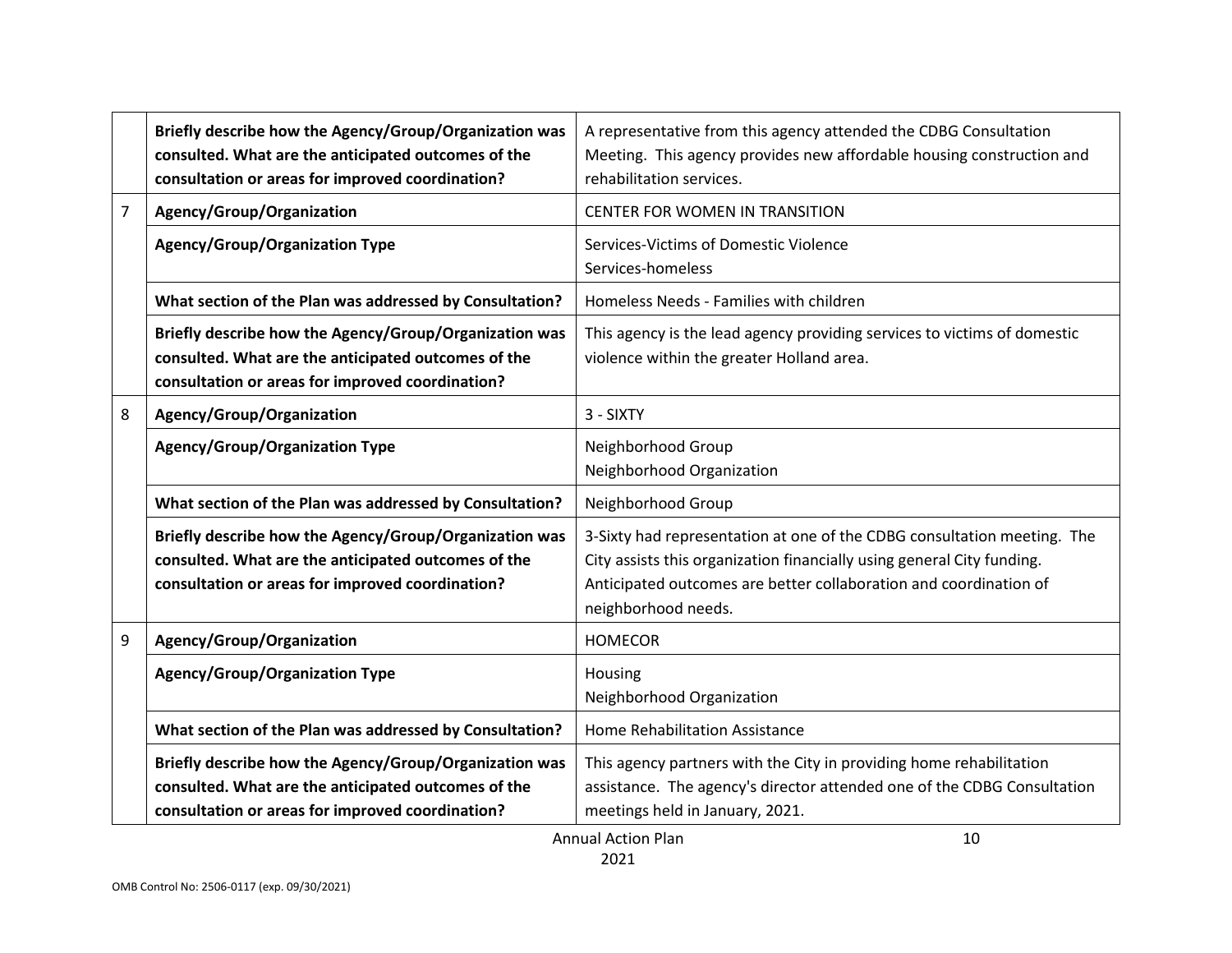| 10 | Agency/Group/Organization                               | ARBOR CIRCLE CORPORATION                                                      |  |  |
|----|---------------------------------------------------------|-------------------------------------------------------------------------------|--|--|
|    | <b>Agency/Group/Organization Type</b>                   | <b>Health Agency</b>                                                          |  |  |
|    |                                                         | <b>Child Welfare Agency</b>                                                   |  |  |
|    | What section of the Plan was addressed by Consultation? | <b>Mental Health Services Provider</b>                                        |  |  |
|    | Briefly describe how the Agency/Group/Organization was  | This agency is a central provider of mental health and child welfare services |  |  |
|    | consulted. What are the anticipated outcomes of the     | in the greater area. Several representatives attended one of the CDBG         |  |  |
|    | consultation or areas for improved coordination?        | Consultation meetings held in January, 2021.                                  |  |  |

#### **Identify any Agency Types not consulted and provide rationale for not consulting**

No agency types were intentionally excluded from the City's efforts to encourage participation in consultation meetings. All known providers of housing and other core human services were invited via email to the Consultation meetings held on January 25 and 28, 2021.

#### **Other local/regional/state/federal planning efforts considered when preparing the Plan**

| Name of Plan      | <b>Lead Organization</b> | How do the goals of your Strategic Plan overlap with the goals of each plan?                      |  |  |  |
|-------------------|--------------------------|---------------------------------------------------------------------------------------------------|--|--|--|
|                   | Lakeshore Housing        | <sup>1</sup> Given that the City's Community Development Coordinator is closely involved with the |  |  |  |
| Continuum of Care | Alliance                 | CoC, much of the work of CoC is embedded within this plan.                                        |  |  |  |

**Table 3 – Other local / regional / federal planning efforts**

**Narrative (optional)**

(Intentionally blank)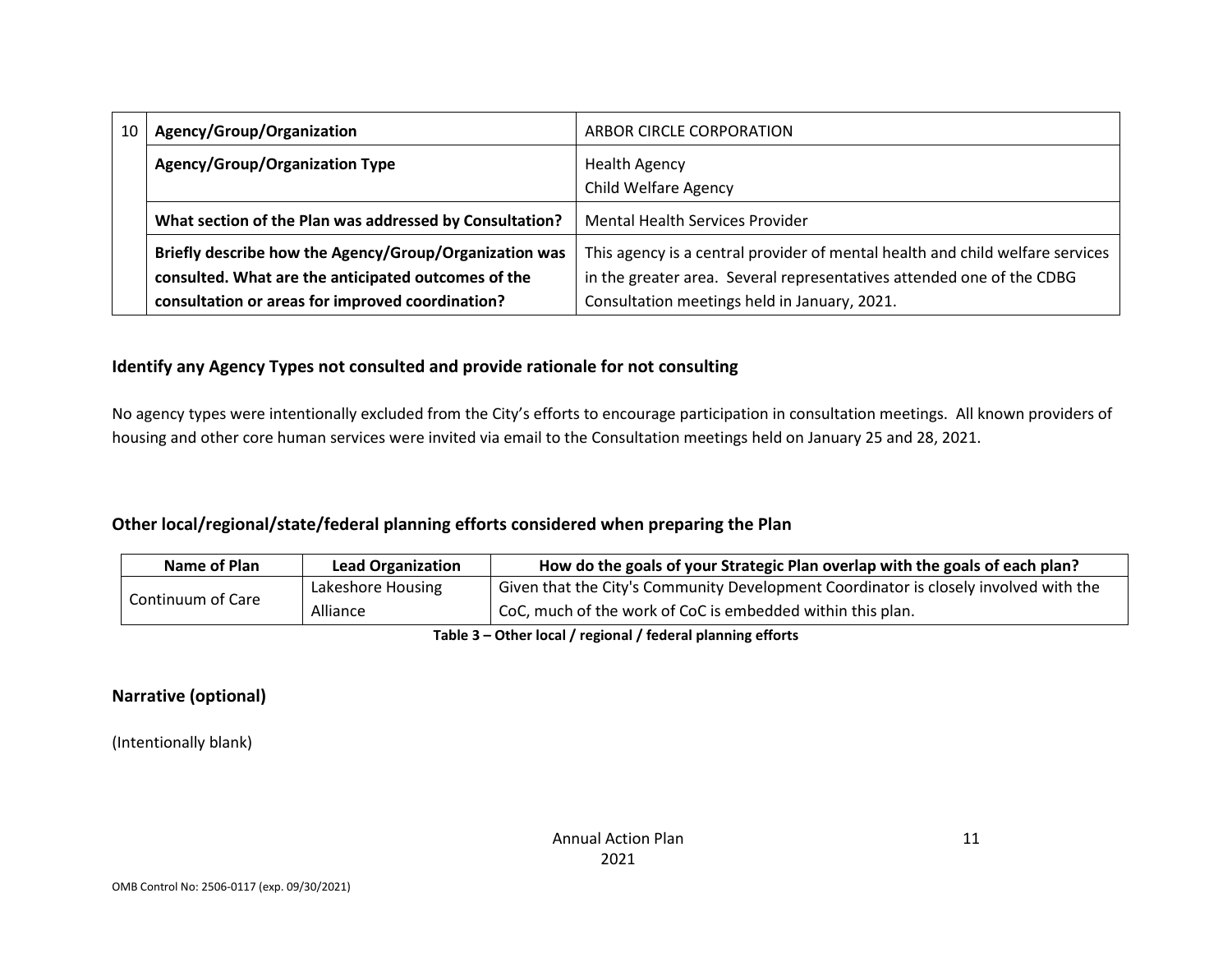# **AP-12 Participation – 91.105, 91.200(c)**

## **1. Summary of citizen participation process/Efforts made to broaden citizen participation Summarize citizen participation process and how it impacted goal-setting**

Every year the City of Holland holds at least one Consolidated Plan Consultation Meeting where multiple agencies, groups, and organizations, as well as the general public, are invited to come and share their concerns and needs that they see in the community. Invitations are emailed and a notice is placed in the newspaper. At the end of this annual meeting, a public hearing allows for all who are present to have their comments recorded for City Council to review. This year, two meetings were provided at different times of day in order to encourage greater attendance. These meetings occurred on January 25 and 28, 2021. A summary of information gathered during those meetings is provided in attachment to this plan as well as below in the table accompanying this section.

Offers were also made via the emails promoting the consultation meetings to provide additional information gathering sessions with neighborhood groups, etc., however no requests were made by way of this invitation.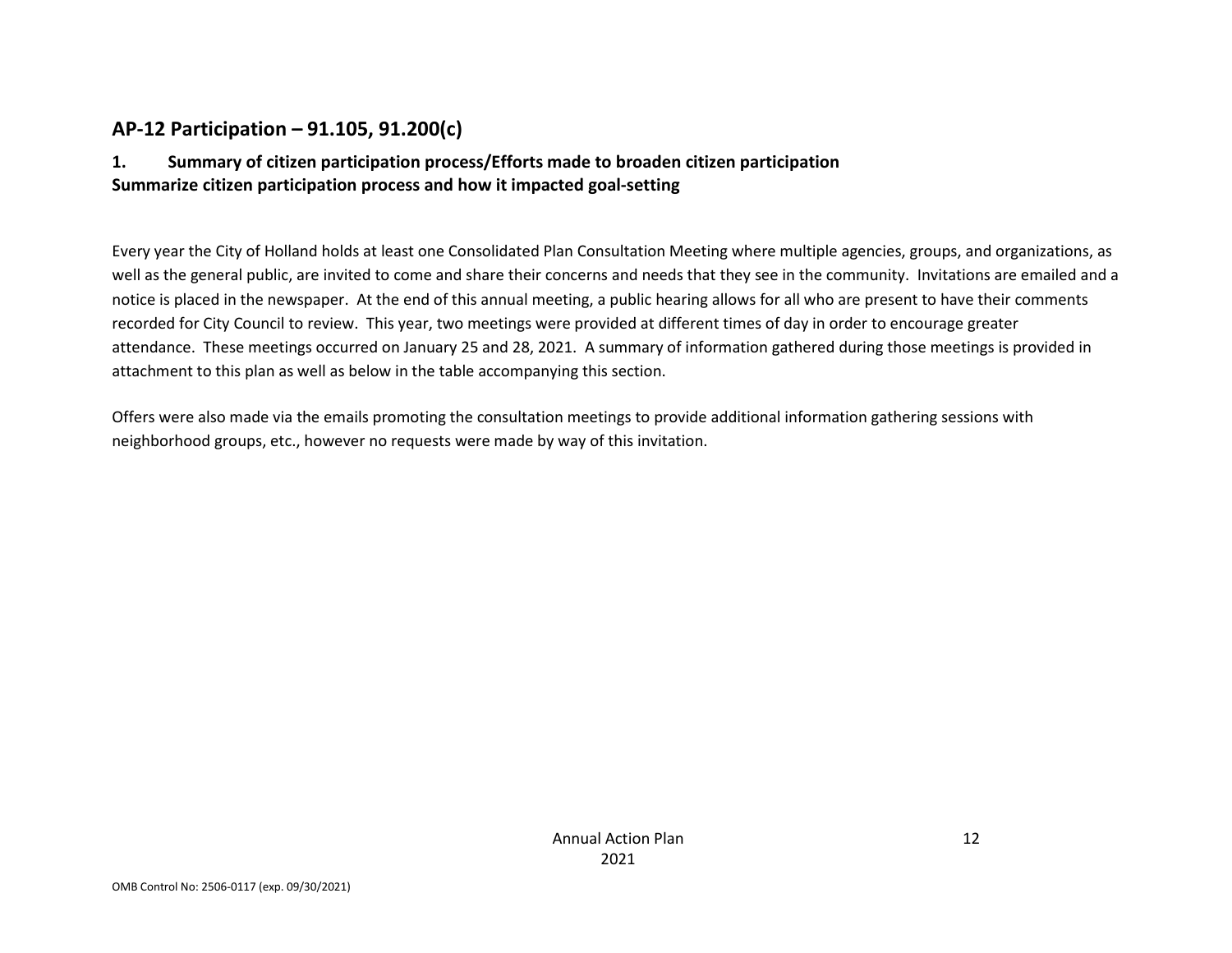## **Citizen Participation Outreach**

| <b>Sort Orde</b> | <b>Mode of Outreac</b><br><b>Target of Outreac</b> |                | Summary of                   | Summary of          | <b>Summary of comment</b> | URL (If    |
|------------------|----------------------------------------------------|----------------|------------------------------|---------------------|---------------------------|------------|
|                  | h                                                  | h.             | response/attendance          | comments receive    | s not accepted            | applicable |
|                  |                                                    |                |                              | d                   | and reasons               |            |
|                  |                                                    |                | Two meetings were            |                     |                           |            |
|                  |                                                    |                | offered and held at          |                     |                           |            |
|                  |                                                    |                | different times of day       |                     |                           |            |
|                  |                                                    |                | during the same week         | Comments            |                           |            |
|                  |                                                    |                | (January 25 and 28,          | received focused    |                           |            |
|                  |                                                    |                | 2021). Fourteen              | predominantly on    |                           |            |
|                  |                                                    |                | individuals representing     | the need for        |                           |            |
|                  |                                                    |                | human service providers      | continued           |                           |            |
|                  |                                                    |                | and                          | attention to the    |                           |            |
|                  |                                                    | Non-           | community/neighborhoo        | issue of affordable |                           |            |
| 1                | <b>Public Meeting</b>                              | targeted/broad | d groups attended the        | housing supply and  | None                      |            |
|                  |                                                    | community      | first meeting, and nine      | access. Other       |                           |            |
|                  |                                                    |                | individuals attended the     | issues noted        |                           |            |
|                  |                                                    |                | second meeting. In           | included limited    |                           |            |
|                  |                                                    |                | addition, several City of    | access to public    |                           |            |
|                  |                                                    |                | <b>Holland staff were</b>    | transit, mental     |                           |            |
|                  |                                                    |                | present during each          | health supports,    |                           |            |
|                  |                                                    |                | meeting, and they were       | and child care.     |                           |            |
|                  |                                                    |                | facilitated by the City's    |                     |                           |            |
|                  |                                                    |                | <b>Community Development</b> |                     |                           |            |
|                  |                                                    |                | Coordinator.                 |                     |                           |            |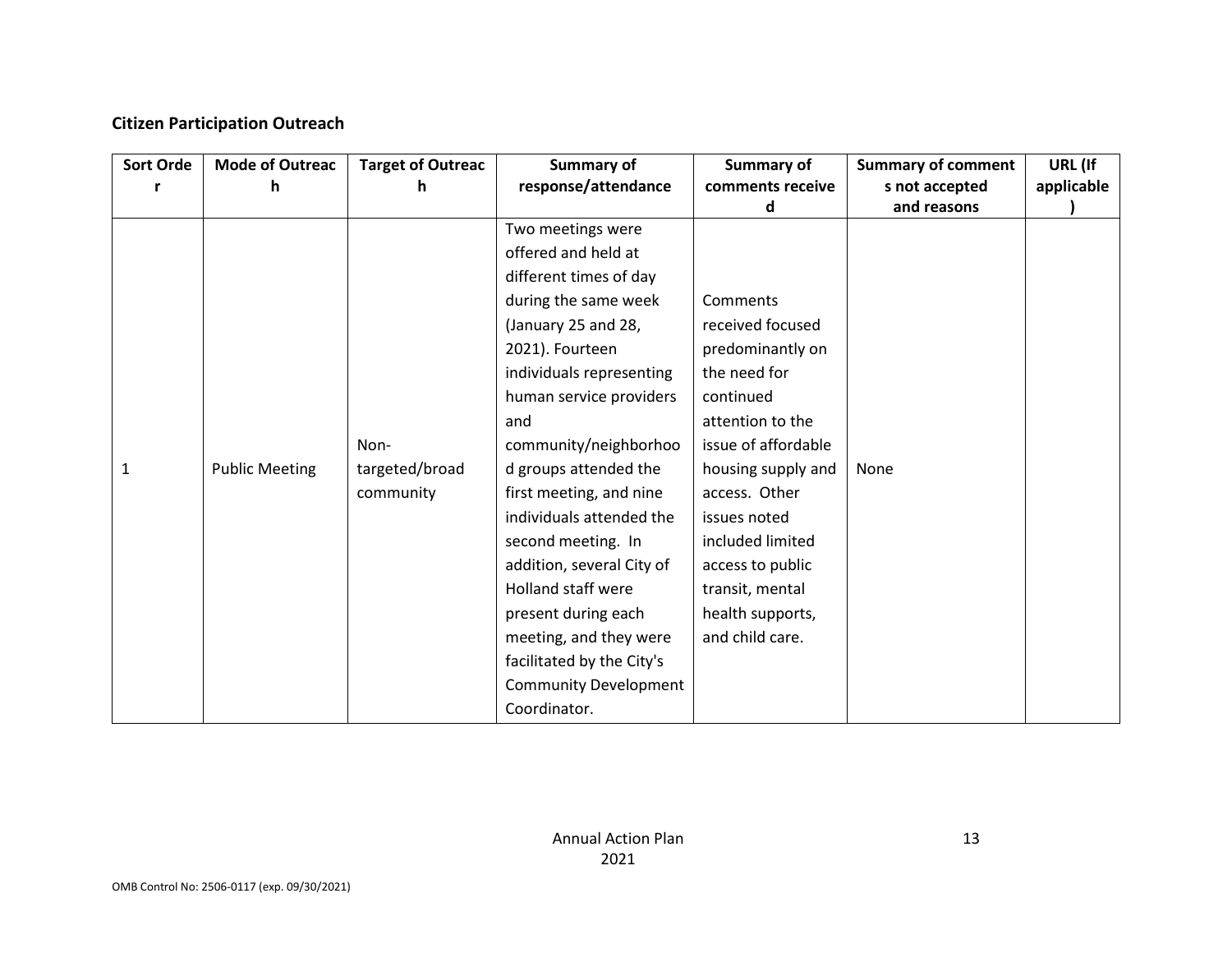| <b>Sort Orde</b> | <b>Mode of Outreac</b> | <b>Target of Outreac</b> | Summary of               | Summary of          | <b>Summary of comment</b> | URL (If    |
|------------------|------------------------|--------------------------|--------------------------|---------------------|---------------------------|------------|
| r                | h.                     | h                        | response/attendance      | comments receive    | s not accepted            | applicable |
|                  |                        |                          |                          | d                   | and reasons               |            |
|                  |                        |                          |                          | At the meeting      |                           |            |
|                  |                        |                          |                          | held on January 25, |                           |            |
|                  |                        |                          |                          | 2021, to            |                           |            |
|                  |                        |                          |                          | individuals spoke   |                           |            |
|                  |                        |                          |                          | during the public   |                           |            |
|                  |                        |                          |                          | hearing: 1) Heather |                           |            |
|                  |                        |                          |                          | Eizenga,            |                           |            |
|                  |                        |                          | Two meetings were        | representing Great  |                           |            |
|                  |                        |                          | offered and held at      | Start, inquired     |                           |            |
|                  |                        |                          | different times of day   | about City support  |                           |            |
|                  |                        |                          | during the same week     | for childcare       |                           |            |
|                  |                        | Non-                     | (January 25 and 28,      | needs, noting a     |                           |            |
| $\overline{2}$   | <b>Public Hearing</b>  | targeted/broad           | 2021), and each          | great need for      | None                      |            |
|                  |                        | community                | concluded with an        | childcare for all   |                           |            |
|                  |                        |                          | opportunity for those in | income levels; 2)   |                           |            |
|                  |                        |                          | attendance to provide    | Eric Smith,         |                           |            |
|                  |                        |                          | comment during a public  | representing Great  |                           |            |
|                  |                        |                          | hearing.                 | Lakes Urban,        |                           |            |
|                  |                        |                          | thanked the City         |                     |                           |            |
|                  |                        |                          |                          | for the continued   |                           |            |
|                  |                        |                          |                          | support they are    |                           |            |
|                  |                        |                          |                          | committing to       |                           |            |
|                  |                        |                          |                          | neighborhood        |                           |            |
|                  |                        |                          |                          | development.        |                           |            |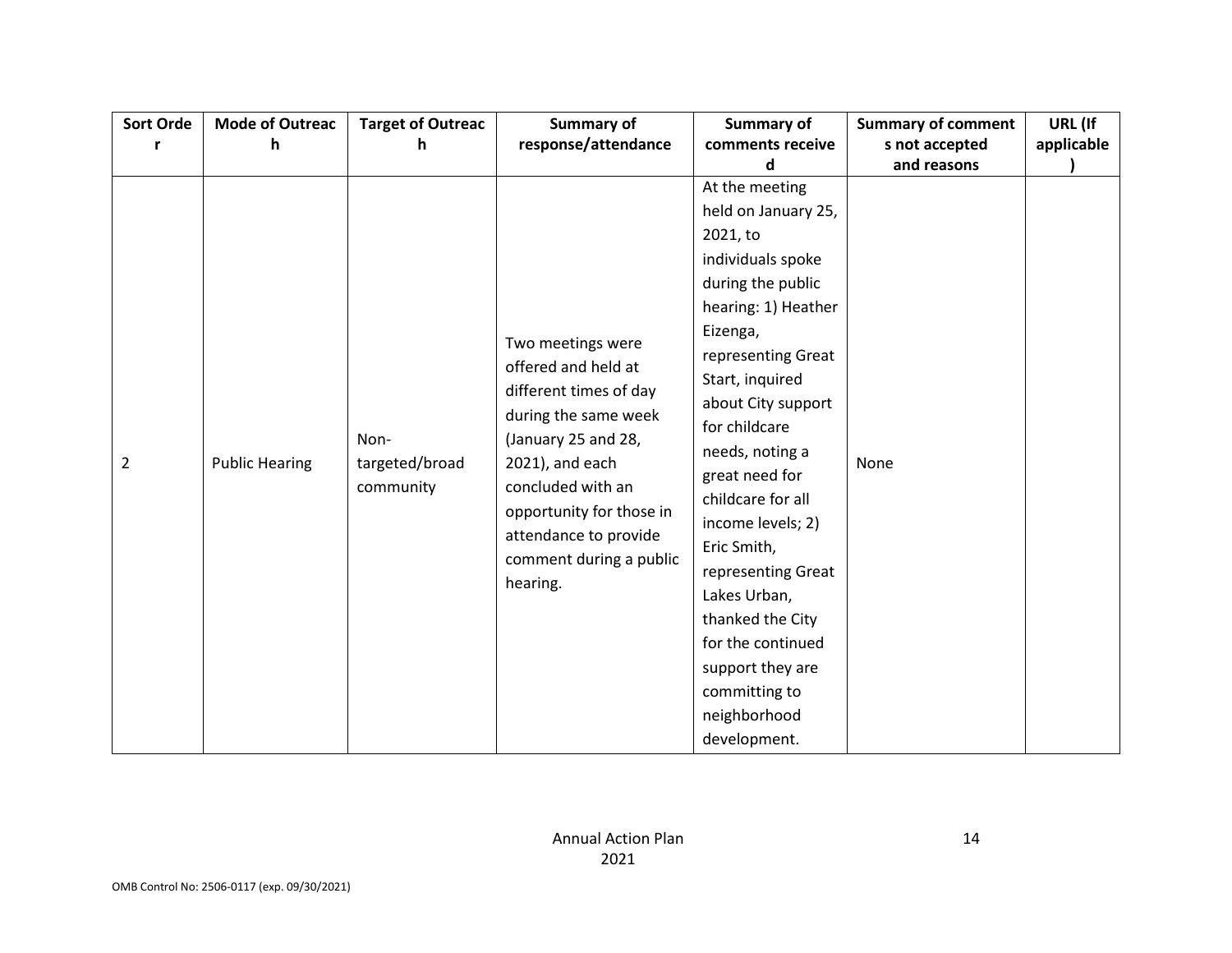| <b>Sort Orde</b> | <b>Mode of Outreac</b> | <b>Target of Outreac</b> | Summary of                          | Summary of       | <b>Summary of comment</b> | URL (If    |
|------------------|------------------------|--------------------------|-------------------------------------|------------------|---------------------------|------------|
|                  | n                      | n                        | response/attendance                 | comments receive | s not accepted            | applicable |
|                  |                        |                          |                                     |                  | and reasons               |            |
|                  |                        |                          | A public hearing was held           |                  |                           |            |
|                  |                        |                          | on *********** <mark>,</mark> 2021, |                  |                           |            |
|                  | <b>Public Hearing</b>  | Non-                     | following a 30-day public           |                  |                           |            |
|                  |                        |                          | comment period and part             |                  |                           |            |
|                  |                        |                          | of the **************               | (yet to be       |                           |            |
| 3                |                        |                          | 2021 regular City Council           |                  |                           |            |
|                  |                        | targeted/broad           | meeting. The AAP was                | completed)       | None                      |            |
|                  |                        | community                | posted on the City                  |                  |                           |            |
|                  |                        |                          | website during the 30-              |                  |                           |            |
|                  |                        |                          | day period and was also             |                  |                           |            |
|                  |                        |                          | available in hard copy              |                  |                           |            |
|                  |                        |                          | form upon request.                  |                  |                           |            |

**Table 4 – Citizen Participation Outreach**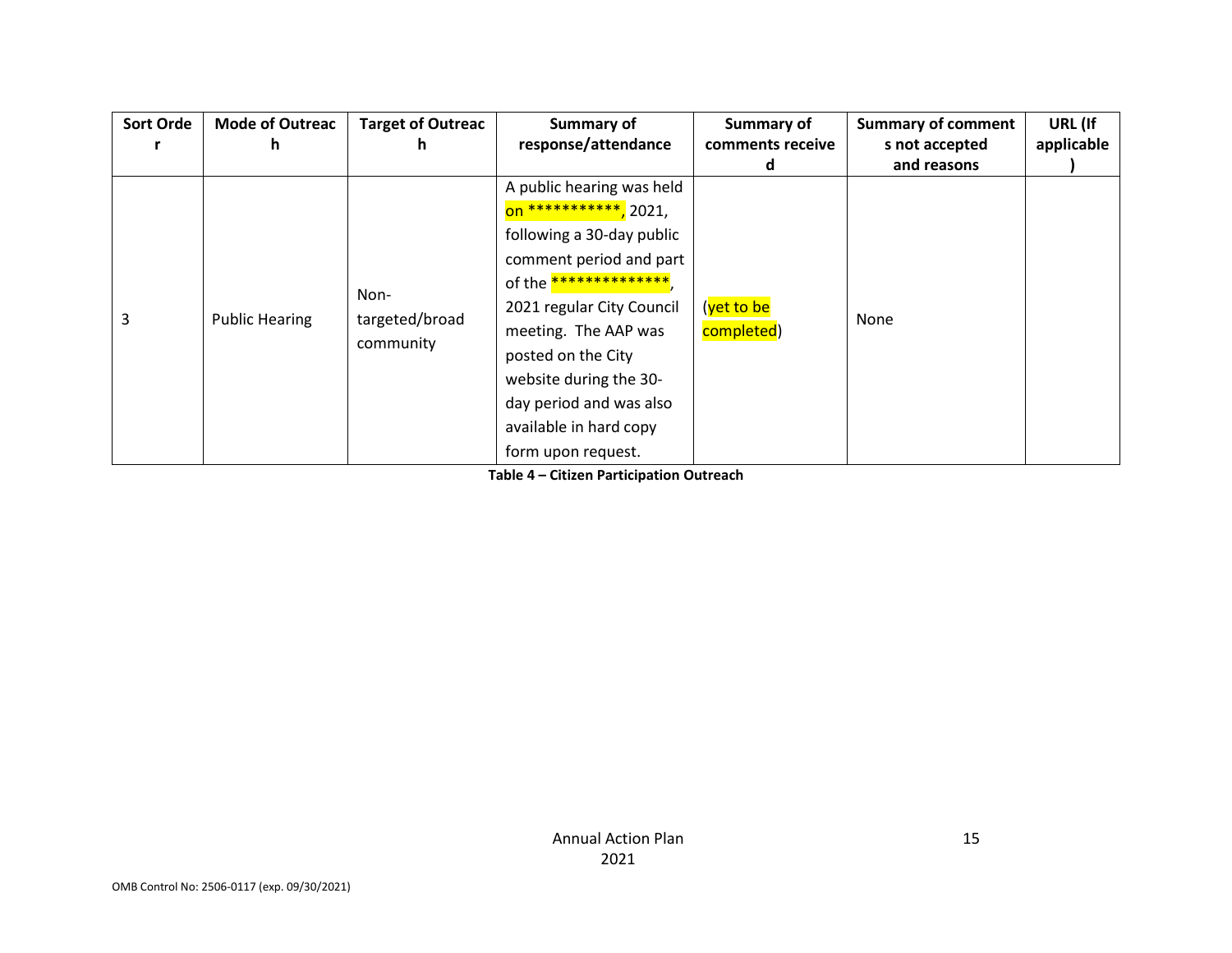# **Expected Resources**

# **AP-15 Expected Resources – 91.220(c)(1,2)**

#### **Introduction**

The City of Holland has received notice that its annual allocation for the 2021 program year will be \$319,454. The City also estimates that it will receive \$10,546 in program income over this time period. No additional public or private resources are expected to be received to carry out the activities described in this plan.

#### **Anticipated Resources**

| Program     | Source   | <b>Uses of Funds</b>   |             |         | <b>Expected Amount Available Year 1</b> |         | <b>Expected</b>         | <b>Narrative Description</b>          |
|-------------|----------|------------------------|-------------|---------|-----------------------------------------|---------|-------------------------|---------------------------------------|
|             | of Funds |                        | Annual      | Program | <b>Prior Year</b>                       | Total:  | <b>Amount</b>           |                                       |
|             |          |                        | Allocation: | Income: | <b>Resources:</b>                       | \$      | <b>Available</b>        |                                       |
|             |          |                        |             |         | S                                       |         | Remainder<br>of ConPlan |                                       |
|             |          |                        |             |         |                                         |         |                         |                                       |
| <b>CDBG</b> | public - | Acquisition            |             |         |                                         |         |                         | Additional funds provided through     |
|             | federal  | Admin and              |             |         |                                         |         |                         | community-based organizations will be |
|             |          | Planning               |             |         |                                         |         |                         | leveraged in support of home          |
|             |          | Economic               |             |         |                                         |         |                         | rehabilitation projects when needed   |
|             |          | Development            |             |         |                                         |         |                         | and available.                        |
|             |          | Housing                |             |         |                                         |         |                         |                                       |
|             |          | Public                 |             |         |                                         |         |                         |                                       |
|             |          | Improvements           |             |         |                                         |         |                         |                                       |
|             |          | <b>Public Services</b> | 319,454     | 10,546  |                                         | 330,000 | 1,200,000               |                                       |

**Table 5 - Expected Resources – Priority Table**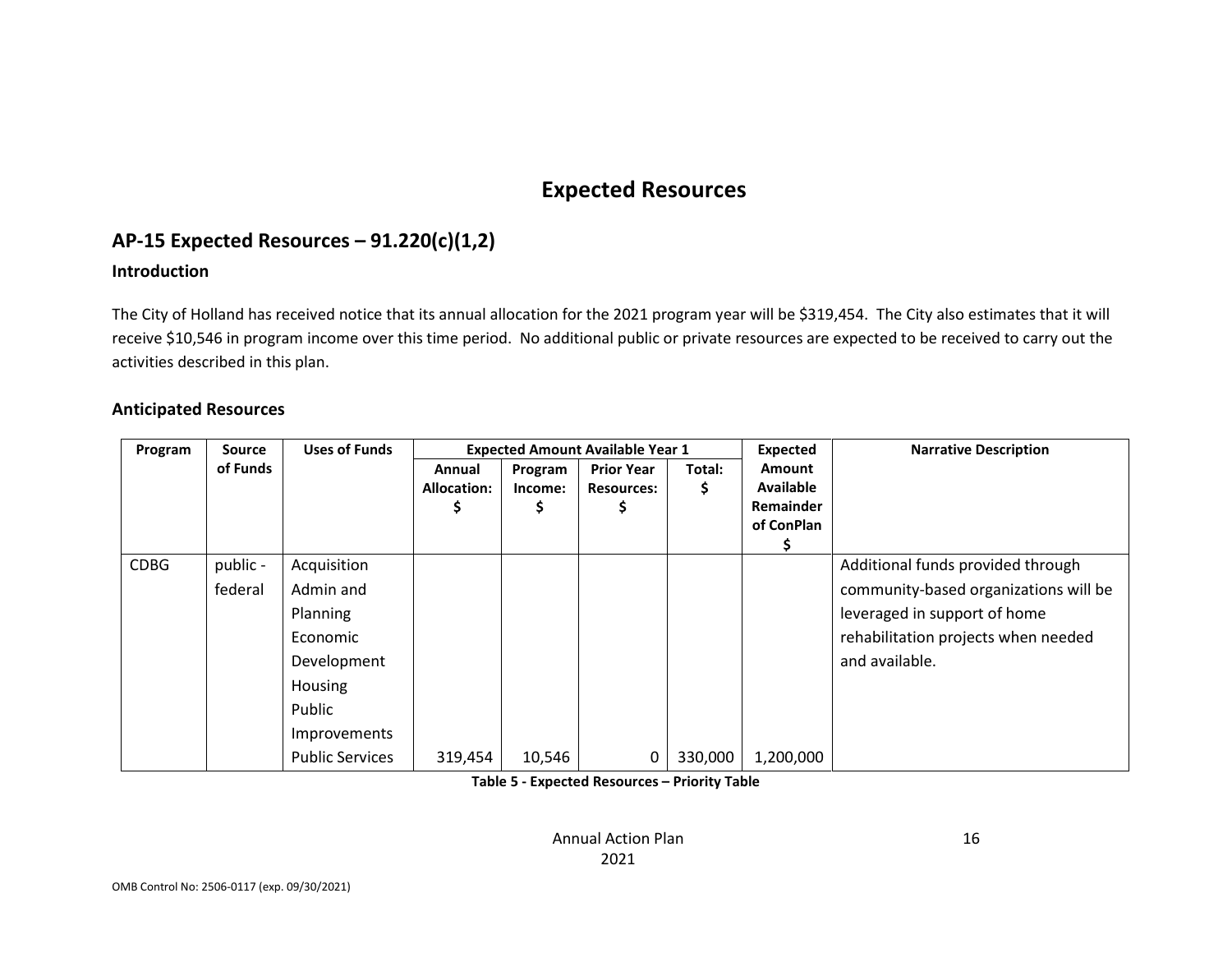# **Explain how federal funds will leverage those additional resources (private, state and local funds), including a description of how matching requirements will be satisfied**

City of Holland personnel work collaboratively with homeowners to meet their housing needs. Our Home Repair Program provides grants on a sliding scale based on the owner's income. The range of project co-payment for homeowners ranges from 10% for extremely low-income homeowners (0-30% of AMI), to 25% for low-income owners (30-50% of AMI), to 50% for people earning 50-80% of AMI. In addition, City of Holland often partners with other non-profit organizations to address urgent projects when home owners need additional resources to get much needed work done. Some of our partners include churches, civic and other non-profit organizations like Homecor, Lakeshore Habitat for Humanity, and the Ottawa County Community Action Agency.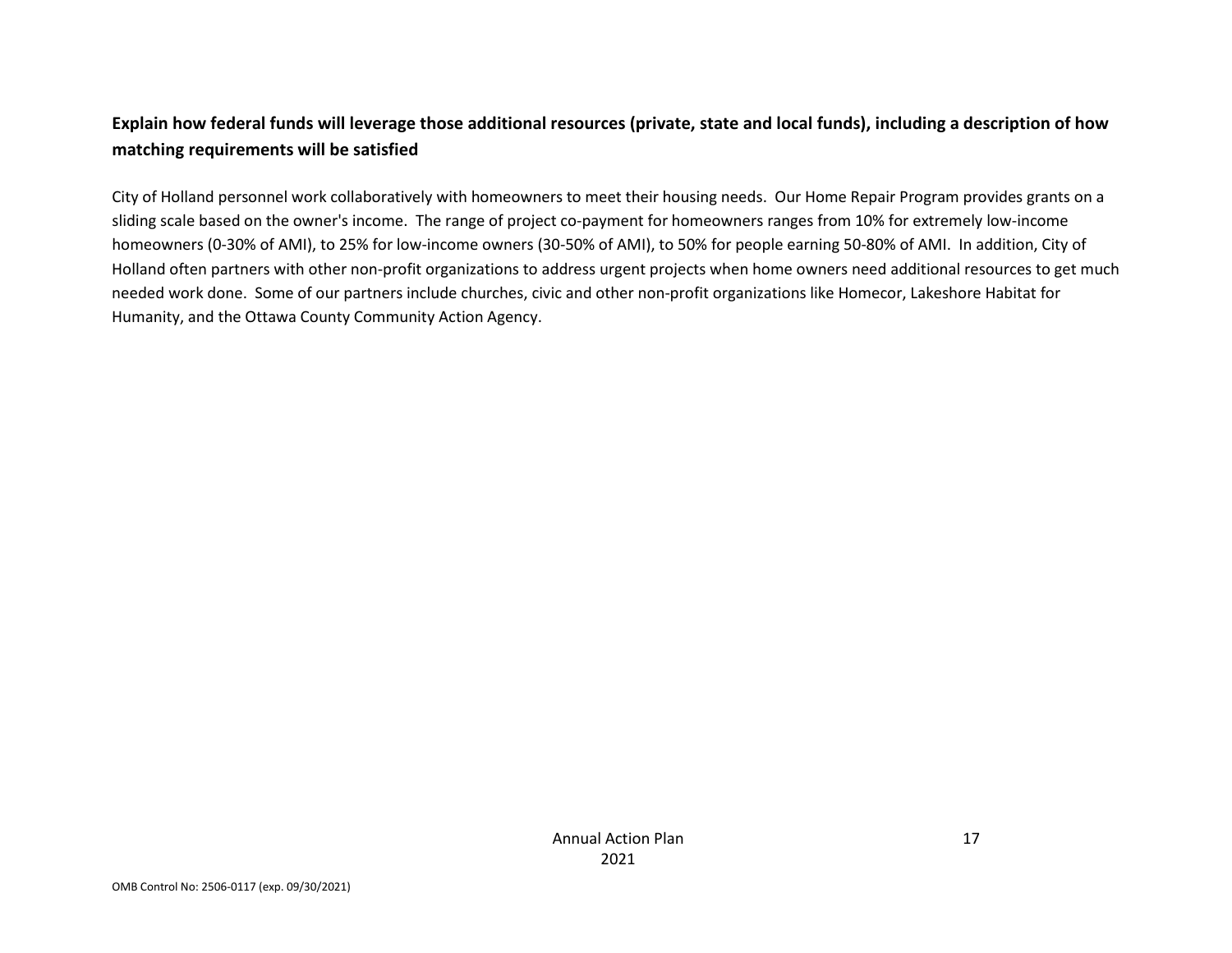**If appropriate, describe publicly owned land or property located within the jurisdiction that may be used to address the needs identified in the plan**

NA

#### **Discussion**

(Intentionally blank)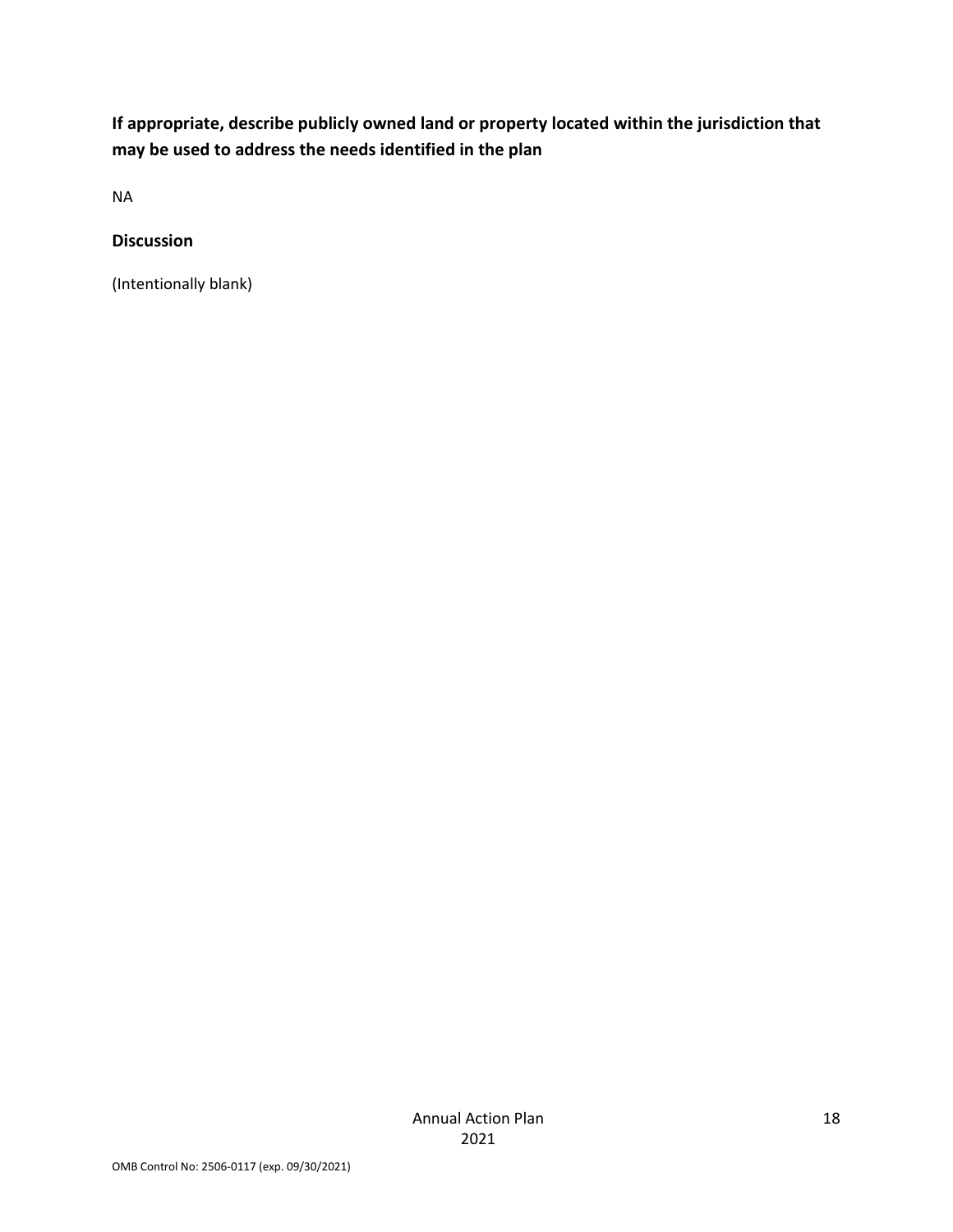# **Annual Goals and Objectives**

# **AP-20 Annual Goals and Objectives**

#### **Goals Summary Information**

| Sort           | <b>Goal Name</b>    | <b>Start</b> | End  | Category                  | Geographic      | <b>Needs</b>           | <b>Funding</b> | <b>Goal Outcome Indicator</b>     |
|----------------|---------------------|--------------|------|---------------------------|-----------------|------------------------|----------------|-----------------------------------|
| Order          |                     | Year         | Year |                           | Area            | <b>Addressed</b>       |                |                                   |
|                | Home Repair         | 2020         | 2024 | <b>Affordable Housing</b> | City of Holland | Affordable             | CDBG:          | <b>Homeowner Housing</b>          |
|                | Program             |              |      |                           |                 | Housing                | \$182,000      | Rehabilitated: 40 Household       |
|                |                     |              |      |                           |                 |                        |                | <b>Housing Unit</b>               |
| $\overline{2}$ | Public              | 2020         | 2024 | Non-Housing               | City of Holland | Public                 | CDBG:          | Public Facility or Infrastructure |
|                | Improvements        |              |      | Community                 | Low Income      | Improvements           | \$40,000       | Activities other than             |
|                |                     |              |      | Development               | Areas           |                        |                | Low/Moderate Income Housing       |
|                |                     |              |      |                           |                 |                        |                | Benefit: 500 Persons Assisted     |
| 3              | Youth               | 2020         | 2024 | Non-Homeless              | City of Holland | <b>Public Services</b> | CDBG:          | Public service activities other   |
|                | Employment and      |              |      | <b>Special Needs</b>      |                 |                        | \$20,000       | than Low/Moderate Income          |
|                | <b>Training</b>     |              |      |                           |                 |                        |                | Housing Benefit: 15 Persons       |
|                |                     |              |      |                           |                 |                        |                | Assisted                          |
| 4              | <b>Homeless</b>     | 2020         | 2024 | Homeless                  | City of Holland | <b>Public Services</b> | CDBG:          | Public service activities other   |
|                | Programs            |              |      |                           |                 |                        | \$25,000       | than Low/Moderate Income          |
|                |                     |              |      |                           |                 |                        |                | Housing Benefit: 100 Persons      |
|                |                     |              |      |                           |                 |                        |                | Assisted                          |
| 5              | <b>Fair Housing</b> | 2020         | 2024 | <b>Fair Housing</b>       | City of Holland | <b>Fair Housing</b>    | CDBG:          | Other: 32000 Other                |
|                | <b>Services</b>     |              |      | <b>Services</b>           |                 | <b>Services</b>        | \$11,000       |                                   |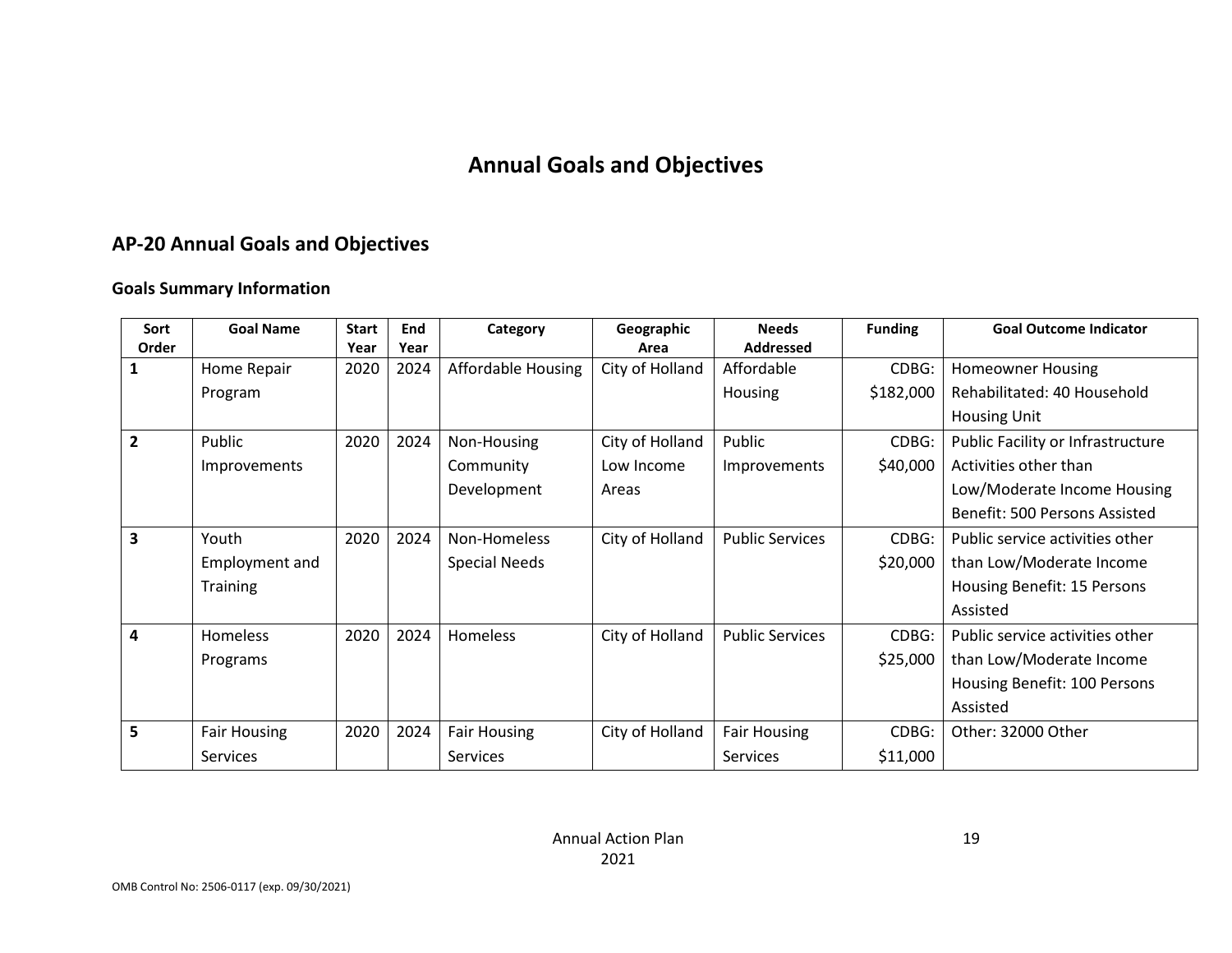| Sort  | <b>Goal Name</b> | <b>Start</b> | End  | Category       | Geographic      | <b>Needs</b>           | <b>Funding</b> | <b>Goal Outcome Indicator</b> |
|-------|------------------|--------------|------|----------------|-----------------|------------------------|----------------|-------------------------------|
| Order |                  | Year         | Year |                | Area            | Addressed              |                |                               |
| 6     | Program          | 2020         | 2024 | Program        | City of Holland | Affordable             | CDBG:          | Other: 32000 Other            |
|       | Administration   |              |      | Administration |                 | Housing                | \$52,000       |                               |
|       |                  |              |      |                |                 | Public                 |                |                               |
|       |                  |              |      |                |                 | Improvements           |                |                               |
|       |                  |              |      |                |                 | <b>Fair Housing</b>    |                |                               |
|       |                  |              |      |                |                 | Services               |                |                               |
|       |                  |              |      |                |                 | <b>Public Services</b> |                |                               |

**Table 6 – Goals Summary**

# **Goal Descriptions**

| 1              | <b>Goal Name</b>           | Home Repair Program                                                                                                                                                                                                                                                                                                                                                                                                                                                                                                                                   |  |  |
|----------------|----------------------------|-------------------------------------------------------------------------------------------------------------------------------------------------------------------------------------------------------------------------------------------------------------------------------------------------------------------------------------------------------------------------------------------------------------------------------------------------------------------------------------------------------------------------------------------------------|--|--|
|                | Goal<br><b>Description</b> | The City of Holland Home Repair Program will assist low to moderate income homeowners with necessary repairs and<br>improvements to their homes. Eligible work will be repairs or replacement of basic home systems such as roofs, furnaces,<br>water heaters, and plumbing. In addition, residents can improve the energy efficiency of their homes by installing<br>insulation, new windows, etc. Siding and other facade improvements such as porch repairs will be considered once other<br>major systems are repaired and in good working order. |  |  |
| $\overline{2}$ | <b>Goal Name</b>           | <b>Public Improvements</b>                                                                                                                                                                                                                                                                                                                                                                                                                                                                                                                            |  |  |
|                | Goal<br><b>Description</b> | CDBG funds will be used to improve targeted public facilities or infrastructure in eligible neighborhoods. Potential projects<br>include adding sidewalks in targeted neighborhoods, installation of bus shelters and benches in targeted locations, and<br>park improvements.                                                                                                                                                                                                                                                                        |  |  |
| 3              | <b>Goal Name</b>           | Youth Employment and Training                                                                                                                                                                                                                                                                                                                                                                                                                                                                                                                         |  |  |
|                | Goal<br><b>Description</b> | Provide eligible youth with summer employment and employment/life skills training.                                                                                                                                                                                                                                                                                                                                                                                                                                                                    |  |  |
|                |                            | 20<br>Annual Action Plan                                                                                                                                                                                                                                                                                                                                                                                                                                                                                                                              |  |  |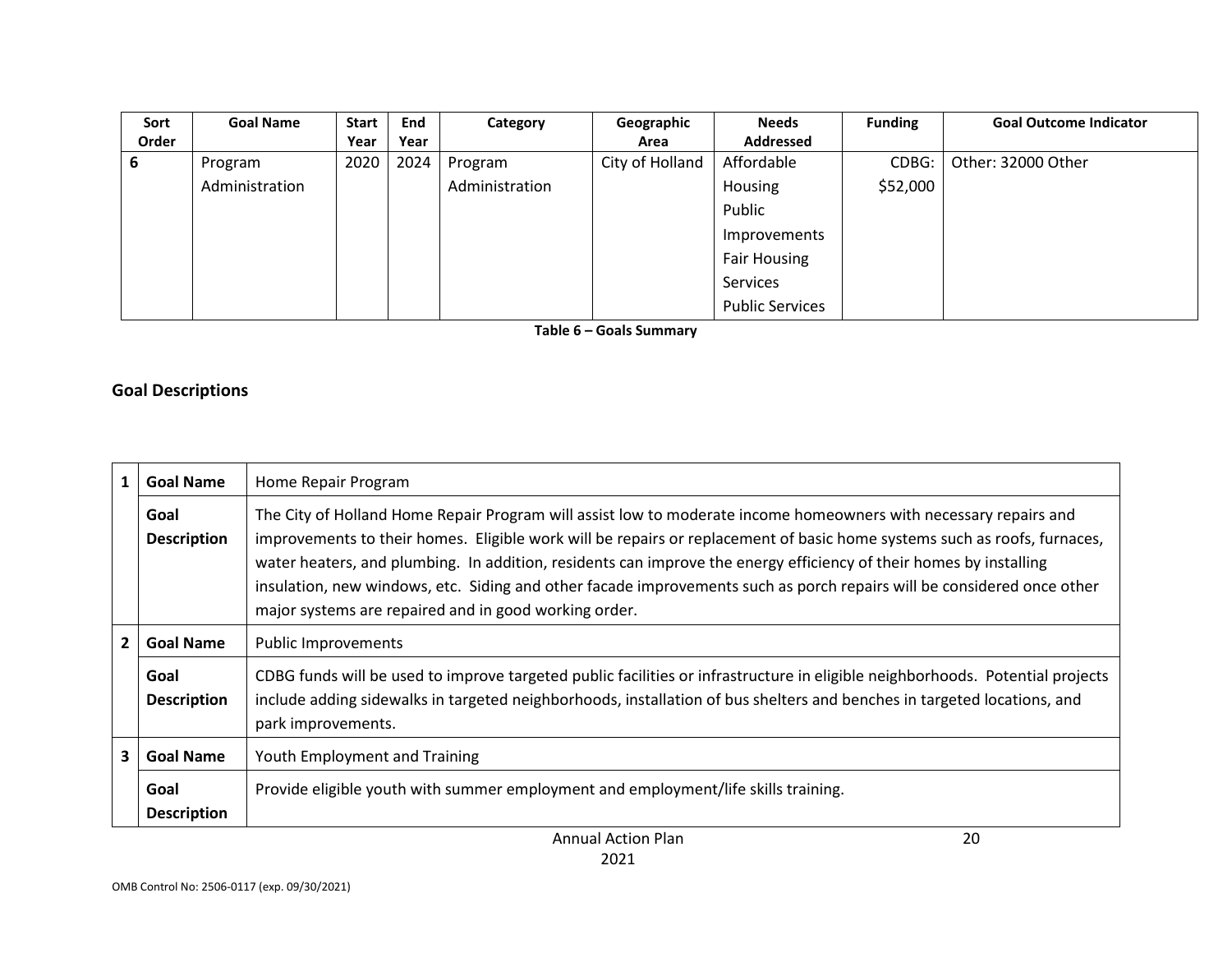| 4                                                      | <b>Goal Name</b>           | <b>Homeless Programs</b>                                                                                                                                                                                                                                                                                                                                                                                      |  |
|--------------------------------------------------------|----------------------------|---------------------------------------------------------------------------------------------------------------------------------------------------------------------------------------------------------------------------------------------------------------------------------------------------------------------------------------------------------------------------------------------------------------|--|
|                                                        | Goal<br><b>Description</b> | Provide critical supportive services to homeless individuals and families through partnerships with local lead homeless<br>service providers.                                                                                                                                                                                                                                                                 |  |
| 5.<br><b>Goal Name</b><br><b>Fair Housing Services</b> |                            |                                                                                                                                                                                                                                                                                                                                                                                                               |  |
|                                                        | Goal<br><b>Description</b> | Provide Fair Housing services (education, advocacy and enforcement) to the residents of the City of Holland.                                                                                                                                                                                                                                                                                                  |  |
| 6<br><b>Goal Name</b><br>Program Administration        |                            |                                                                                                                                                                                                                                                                                                                                                                                                               |  |
|                                                        | Goal<br><b>Description</b> | CDBG Administration costs includes personnel and other costs associated with the preparation of required Consolidated<br>Planning documents, environmental reviews, fair housing activities and citizen participation activities associated with the<br>delivery of CDBG programs. Also included is general program planning, administration and indirect costs associated with<br>delivery of CDBG programs. |  |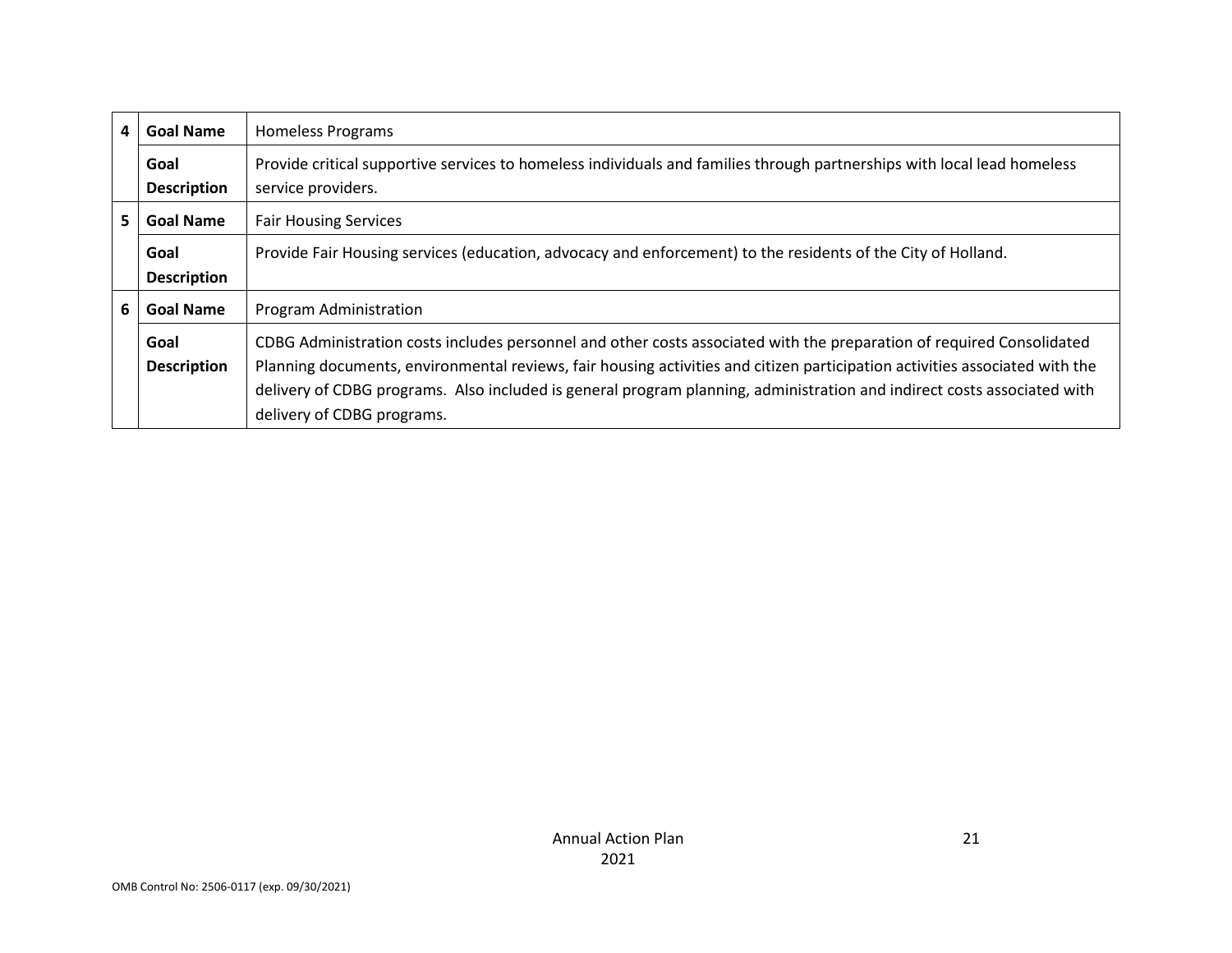# **Projects**

# **AP-35 Projects – 91.220(d) Introduction**

The City of Holland expects to receive Community Development Block Grant funds in the amount of \$319,454,459 for use during the July 1, 2021 to June 30, 2022 program year. The City of Holland also expects to receive an estimated \$10,546 in program income. It is estimated that 85% of the funds will be spent on projects and activities that directly benefit low- to moderate-income persons or low- to moderate-income areas.

#### **Projects**

| # | <b>Project Name</b>                       |  |
|---|-------------------------------------------|--|
| 1 | Home Repair Program                       |  |
| 2 | <b>Public Facilities and Improvements</b> |  |
| 3 | Youth Employment                          |  |
| 4 | <b>Homelessness Assistance</b>            |  |
| 5 | <b>Fair Housing</b>                       |  |
| 6 | Administration                            |  |

**Table 7 - Project Information**

#### **Describe the reasons for allocation priorities and any obstacles to addressing underserved needs**

The greatest share of CDBG funds are allocated to the City of Holland's Home Repair Program, which assist low-income home owners with funding repairs and energy efficiency improvements made to their homes. This program has consistently demonstrated steady demand and excellent outcomes.

While unable to operate the summer youth employment initiative due to the impact of COVID-19 safety precautions and limitations, the City hopes to be able to operate this program again during the coming year.

The City began funding two programs serving homeless individuals during the 2020 program year, and the City plans to continue support for those programs in the 2021 program year.

The City has also seen a need in recent years for targeted improvements to its sidewalk infrastructure near parks and schools and other targeted infrastructure projects in eligible neighborhoods.

The City of Holland has historically funded the Fair Housing Center of West Michigan and sees this as an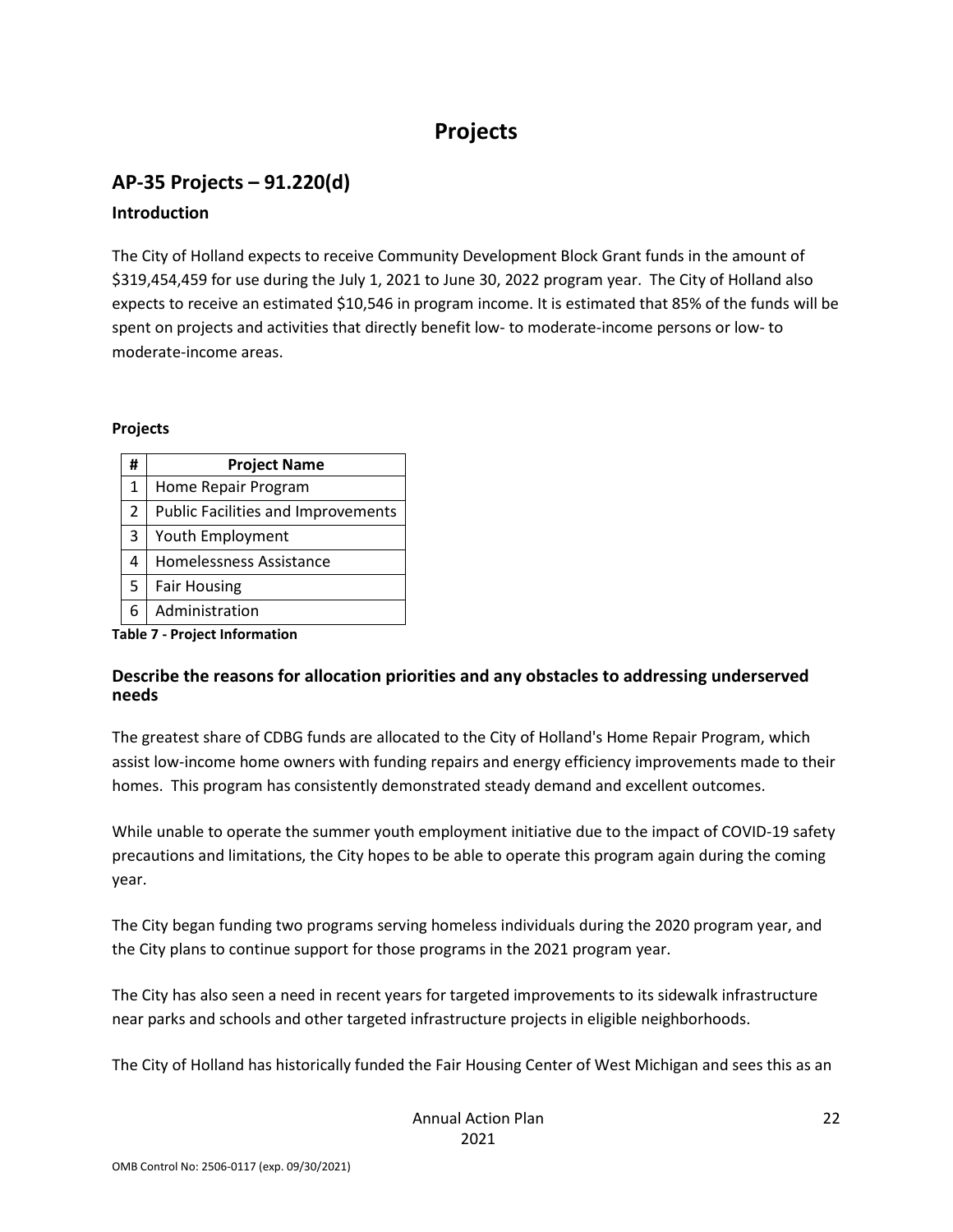important partnership toward its efforts to further fair housing in our community.

The primary obstacle to meeting the other community development needs facing the City is the limited availability of funding to do so. The City strives to coordinate and collaborate with local organizations working to achieve similar community development outcomes. One way it does this is by providing financial support to five existing neighborhood development organizations working in Holland neighborhoods with funding from the City's general fund.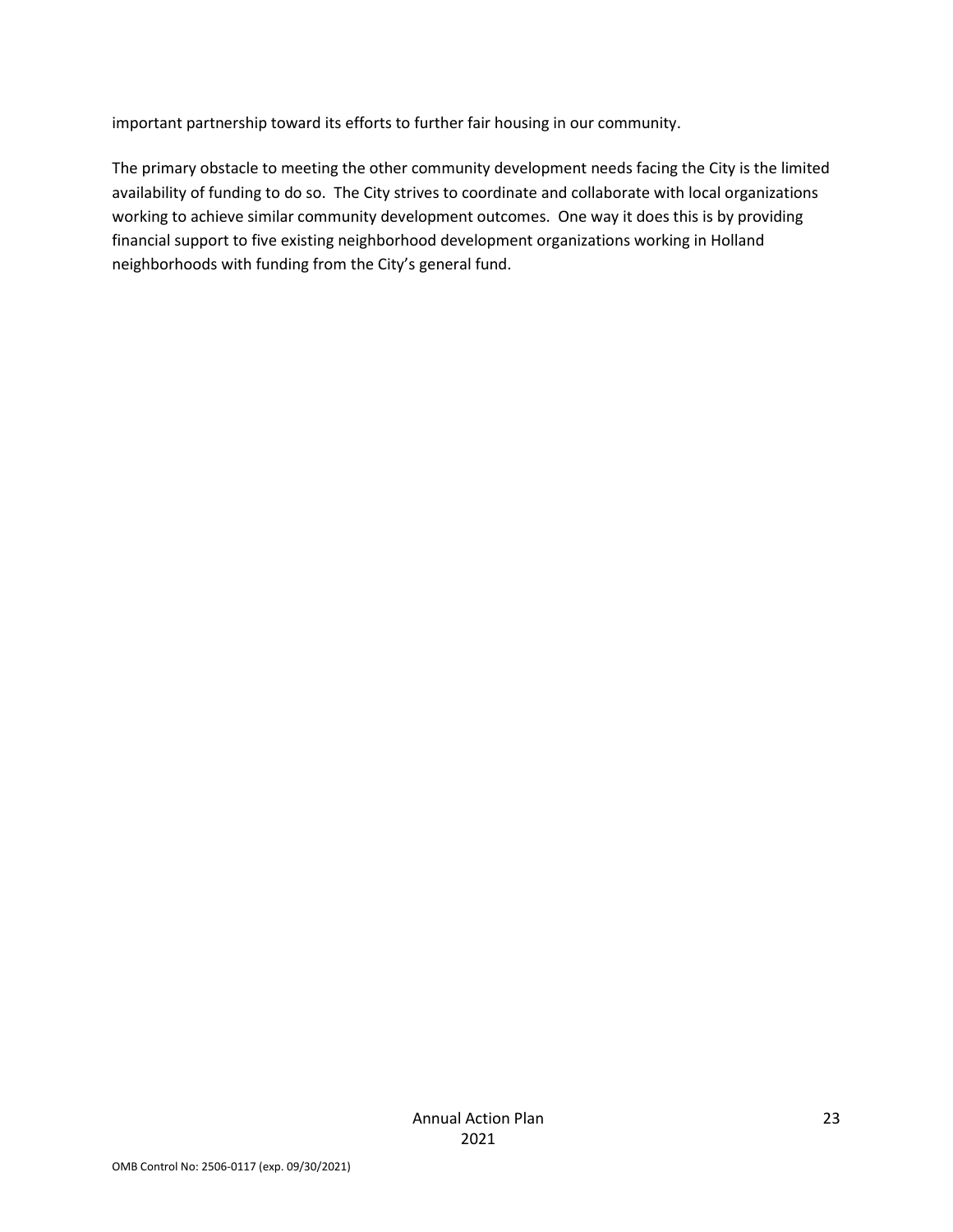**AP-38 Project Summary**

**Project Summary Information**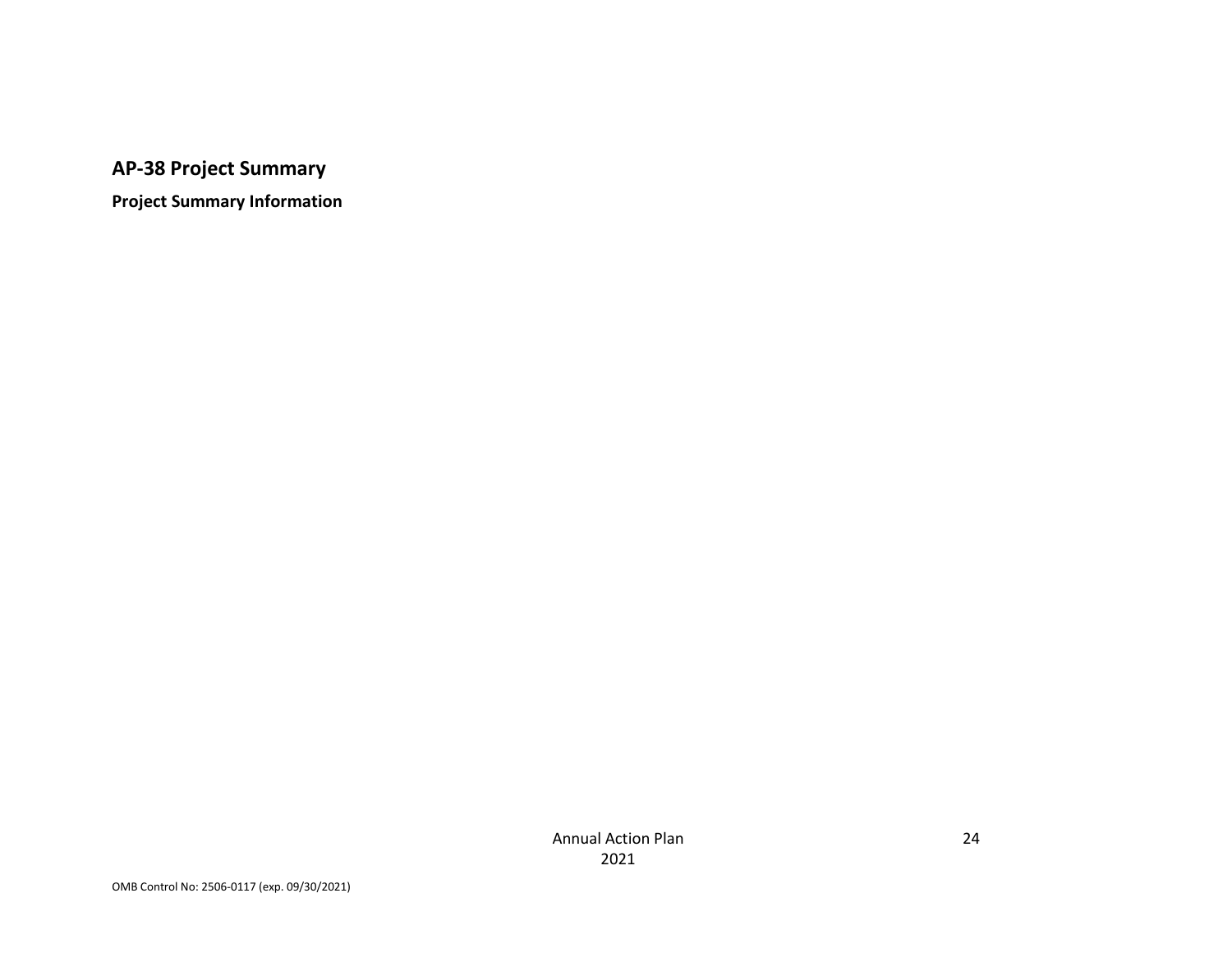| $\mathbf{1}$   | <b>Project Name</b>                                                                                        | Home Repair Program                                                                                                                                                                                                                                                                                                                                   |
|----------------|------------------------------------------------------------------------------------------------------------|-------------------------------------------------------------------------------------------------------------------------------------------------------------------------------------------------------------------------------------------------------------------------------------------------------------------------------------------------------|
|                | <b>Target Area</b>                                                                                         | City of Holland                                                                                                                                                                                                                                                                                                                                       |
|                | <b>Goals Supported</b>                                                                                     | Home Repair Program                                                                                                                                                                                                                                                                                                                                   |
|                | <b>Needs Addressed</b>                                                                                     | <b>Affordable Housing</b>                                                                                                                                                                                                                                                                                                                             |
|                | <b>Funding</b>                                                                                             | CDBG: \$182,000                                                                                                                                                                                                                                                                                                                                       |
|                | <b>Description</b>                                                                                         | The City will continue its successful Home Repair Program to help low<br>income home owners with needed repairs.                                                                                                                                                                                                                                      |
|                | <b>Target Date</b>                                                                                         | 6/30/2022                                                                                                                                                                                                                                                                                                                                             |
|                | <b>Estimate the number</b><br>and type of families<br>that will benefit from<br>the proposed<br>activities | It is estimated that 40 low- to moderate-income households will be<br>assisted.                                                                                                                                                                                                                                                                       |
|                | <b>Location Description</b>                                                                                | Various homeowner sites located within the City of Holland.                                                                                                                                                                                                                                                                                           |
|                | <b>Planned Activities</b>                                                                                  | Financial assistance to low- to moderate-income households for eligible<br>repairs to their homes, including repair replacement of major systems<br>and installation of energy improvements. Homeowners assisted<br>contribute to the total cost of the project based on a sliding scale with<br>the lowest income households contributing the least. |
| $\overline{2}$ | <b>Project Name</b>                                                                                        | <b>Public Facilities and Improvements</b>                                                                                                                                                                                                                                                                                                             |
|                | <b>Target Area</b>                                                                                         | City of Holland Low Income Areas                                                                                                                                                                                                                                                                                                                      |
|                | <b>Goals Supported</b>                                                                                     | <b>Public Improvements</b>                                                                                                                                                                                                                                                                                                                            |
|                | <b>Needs Addressed</b>                                                                                     | <b>Public Improvements</b>                                                                                                                                                                                                                                                                                                                            |
|                | <b>Funding</b>                                                                                             | CDBG: \$40,000                                                                                                                                                                                                                                                                                                                                        |
|                | <b>Description</b>                                                                                         | The City of Holland will install new sidewalks on routes to City Parks and<br>public schools in low to moderate income neighborhoods along with<br>other targeted public facility improvements.                                                                                                                                                       |
|                | <b>Target Date</b>                                                                                         | 6/30/2022                                                                                                                                                                                                                                                                                                                                             |
|                | <b>Estimate the number</b><br>and type of families<br>that will benefit from<br>the proposed<br>activities | It is estimated that 500 persons will benefit from planned<br>improvements.                                                                                                                                                                                                                                                                           |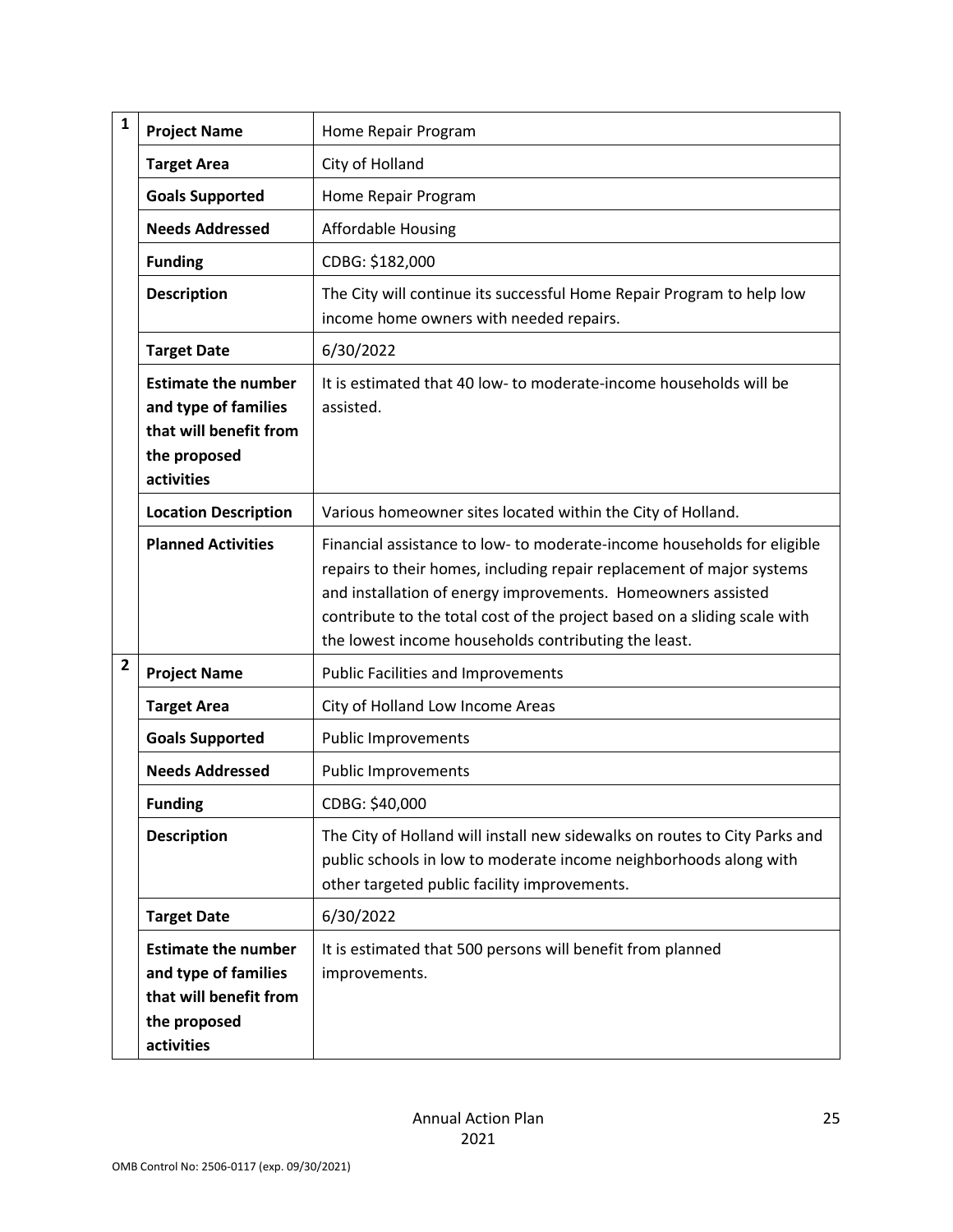|   | <b>Location Description</b>                                                                                | Exact locations are to be determined, but will be in eligible low-income<br>areas or block groups within the City.                                                                   |
|---|------------------------------------------------------------------------------------------------------------|--------------------------------------------------------------------------------------------------------------------------------------------------------------------------------------|
|   | <b>Planned Activities</b>                                                                                  | Improvements to public infrastructure, such as new sidewalk in areas<br>near public parks and schools, addition of benches or shelters on bus<br>routes, or park improvements.       |
| 3 | <b>Project Name</b>                                                                                        | Youth Employment                                                                                                                                                                     |
|   | <b>Target Area</b>                                                                                         | City of Holland                                                                                                                                                                      |
|   | <b>Goals Supported</b>                                                                                     | Youth Employment and Training                                                                                                                                                        |
|   | <b>Needs Addressed</b>                                                                                     | <b>Public Services</b>                                                                                                                                                               |
|   | <b>Funding</b>                                                                                             | CDBG: \$20,000                                                                                                                                                                       |
|   | <b>Description</b>                                                                                         | The City of Holland plans to enter into a subrecipient agreement with the<br>Boys & Girls Club to provide a summer youth employment program for<br>youth from low-income households. |
|   | <b>Target Date</b>                                                                                         | 6/30/2022                                                                                                                                                                            |
|   | <b>Estimate the number</b><br>and type of families<br>that will benefit from<br>the proposed<br>activities | It is estimated that 15 youth will benefit from this program.                                                                                                                        |
|   | <b>Location Description</b>                                                                                | Participating youth will reside in the City of Holland.                                                                                                                              |
|   | <b>Planned Activities</b>                                                                                  | Youth employment and skill training.                                                                                                                                                 |
| 4 | <b>Project Name</b>                                                                                        | Homelessness Assistance                                                                                                                                                              |
|   | <b>Target Area</b>                                                                                         | City of Holland                                                                                                                                                                      |
|   | <b>Goals Supported</b>                                                                                     | <b>Homeless Programs</b>                                                                                                                                                             |
|   | <b>Needs Addressed</b>                                                                                     | <b>Public Services</b>                                                                                                                                                               |
|   | <b>Funding</b>                                                                                             | CDBG: \$25,000                                                                                                                                                                       |
|   | <b>Description</b>                                                                                         | Funds will be used to increase the capacity of programs assisting<br>homeless persons with obtaining needed supports and seeking<br>permanent housing.                               |
|   | <b>Target Date</b>                                                                                         | 6/30/2022                                                                                                                                                                            |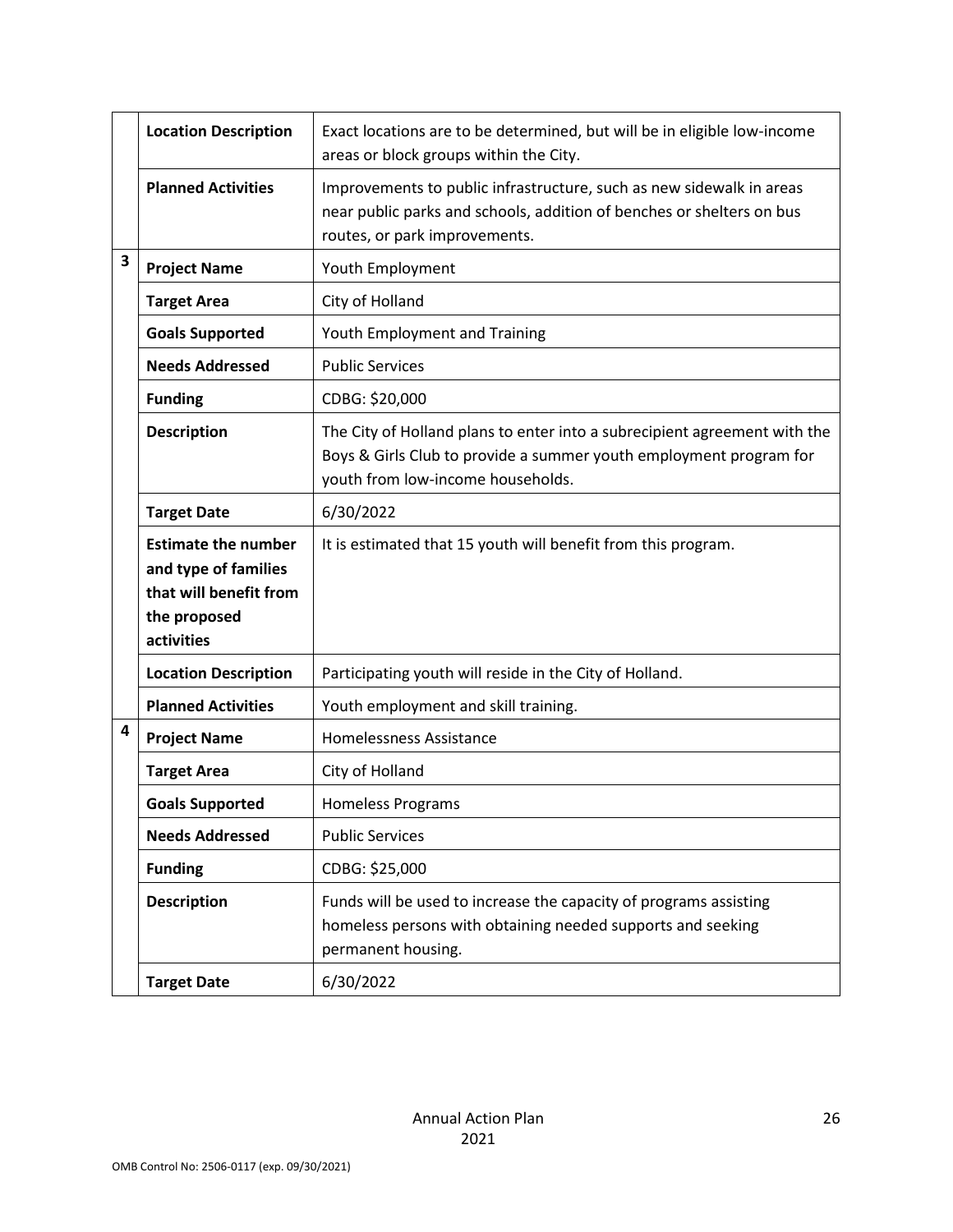|   | <b>Estimate the number</b><br>and type of families<br>that will benefit from<br>the proposed<br>activities | It is estimated that 100 persons experiencing homelessness will benefit<br>from the activities linked to this project.                                 |
|---|------------------------------------------------------------------------------------------------------------|--------------------------------------------------------------------------------------------------------------------------------------------------------|
|   | <b>Location Description</b>                                                                                | Persons assisted will be residents of the City of Holland.                                                                                             |
|   | <b>Planned Activities</b>                                                                                  | Funds will be used to increase the capacity of programs assisting<br>homeless persons with obtaining needed supports and seeking<br>permanent housing. |
| 5 | <b>Project Name</b>                                                                                        | <b>Fair Housing</b>                                                                                                                                    |
|   | <b>Target Area</b>                                                                                         | City of Holland                                                                                                                                        |
|   | <b>Goals Supported</b>                                                                                     | <b>Fair Housing Services</b>                                                                                                                           |
|   | <b>Needs Addressed</b>                                                                                     | <b>Fair Housing Services</b>                                                                                                                           |
|   | <b>Funding</b>                                                                                             | CDBG: \$11,000                                                                                                                                         |
|   | <b>Description</b>                                                                                         | Provide Fair Housing Services to residents of the City of Holland.                                                                                     |
|   | <b>Target Date</b>                                                                                         | 6/30/2022                                                                                                                                              |
|   | <b>Estimate the number</b><br>and type of families<br>that will benefit from<br>the proposed<br>activities | It is estimated that 32,000 persons have the potential to benefit from<br>the education and outreach services to be provided.                          |
|   | <b>Location Description</b>                                                                                | Services will be provided city-wide.                                                                                                                   |
|   | <b>Planned Activities</b>                                                                                  | The Fair Housing Center of West Michigan will provide education,<br>outreach and enforcement activities within the City of Holland.                    |
| 6 | <b>Project Name</b>                                                                                        | Administration                                                                                                                                         |
|   | <b>Target Area</b>                                                                                         | City of Holland                                                                                                                                        |
|   | <b>Goals Supported</b>                                                                                     | Program Administration                                                                                                                                 |
|   | <b>Needs Addressed</b>                                                                                     | <b>Affordable Housing</b><br><b>Public Improvements</b><br><b>Public Services</b><br><b>Fair Housing Services</b>                                      |
|   | <b>Funding</b>                                                                                             | CDBG: \$52,000                                                                                                                                         |
|   | <b>Description</b>                                                                                         | The City of Holland will provide effective administration of the CDBG<br>Program.                                                                      |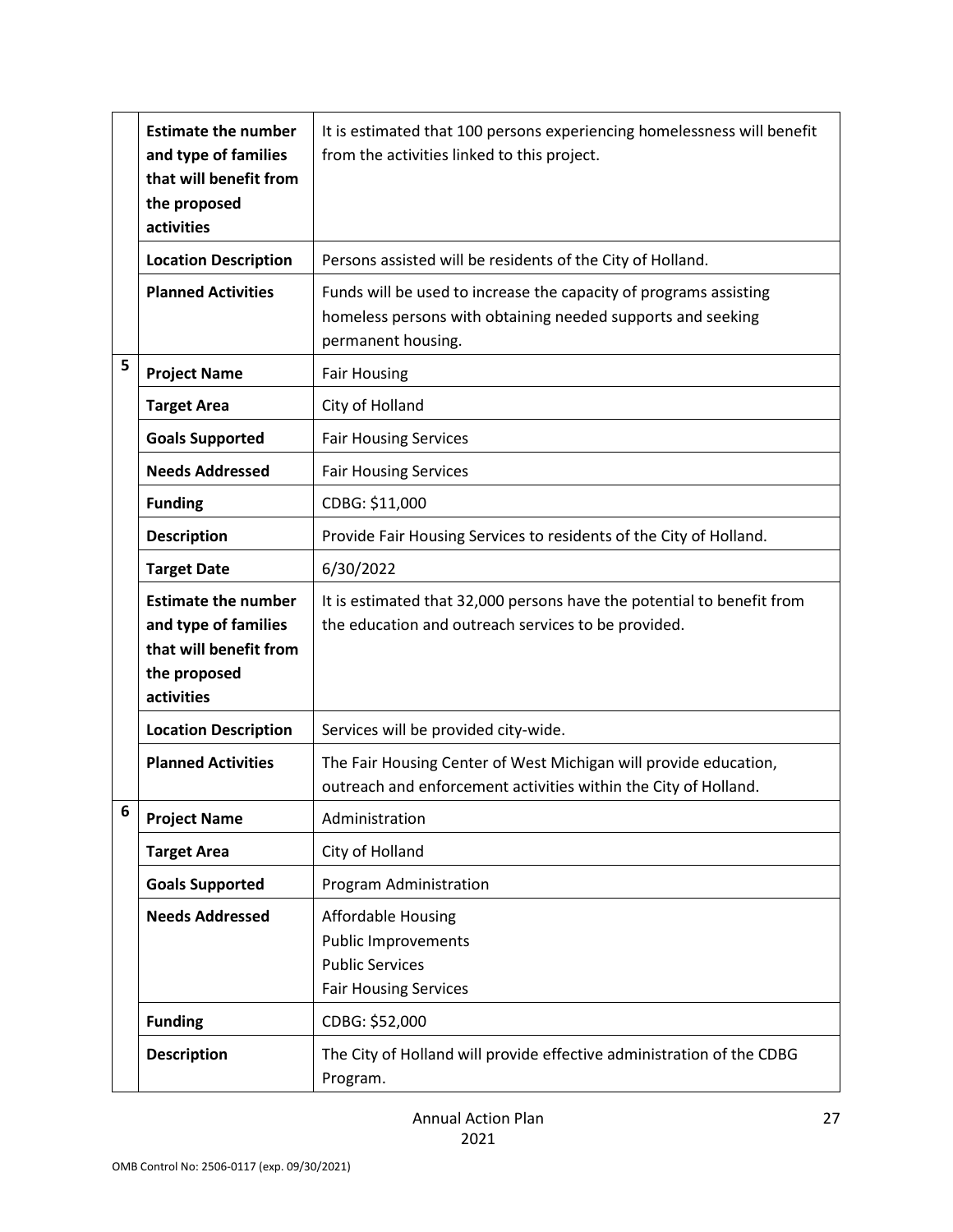| <b>Target Date</b>                                                                                         | 6/30/2022                                                                                                                                                     |
|------------------------------------------------------------------------------------------------------------|---------------------------------------------------------------------------------------------------------------------------------------------------------------|
| <b>Estimate the number</b><br>and type of families<br>that will benefit from<br>the proposed<br>activities | It is estimated that the total population of the city, approximately 32,000<br>persons, will benefit from the administrative outcomes of the CDBG<br>program. |
| <b>Location Description</b>                                                                                | Administrative services will have a city-wide benefit.                                                                                                        |
| <b>Planned Activities</b>                                                                                  | Activities will include general grant and program administration.                                                                                             |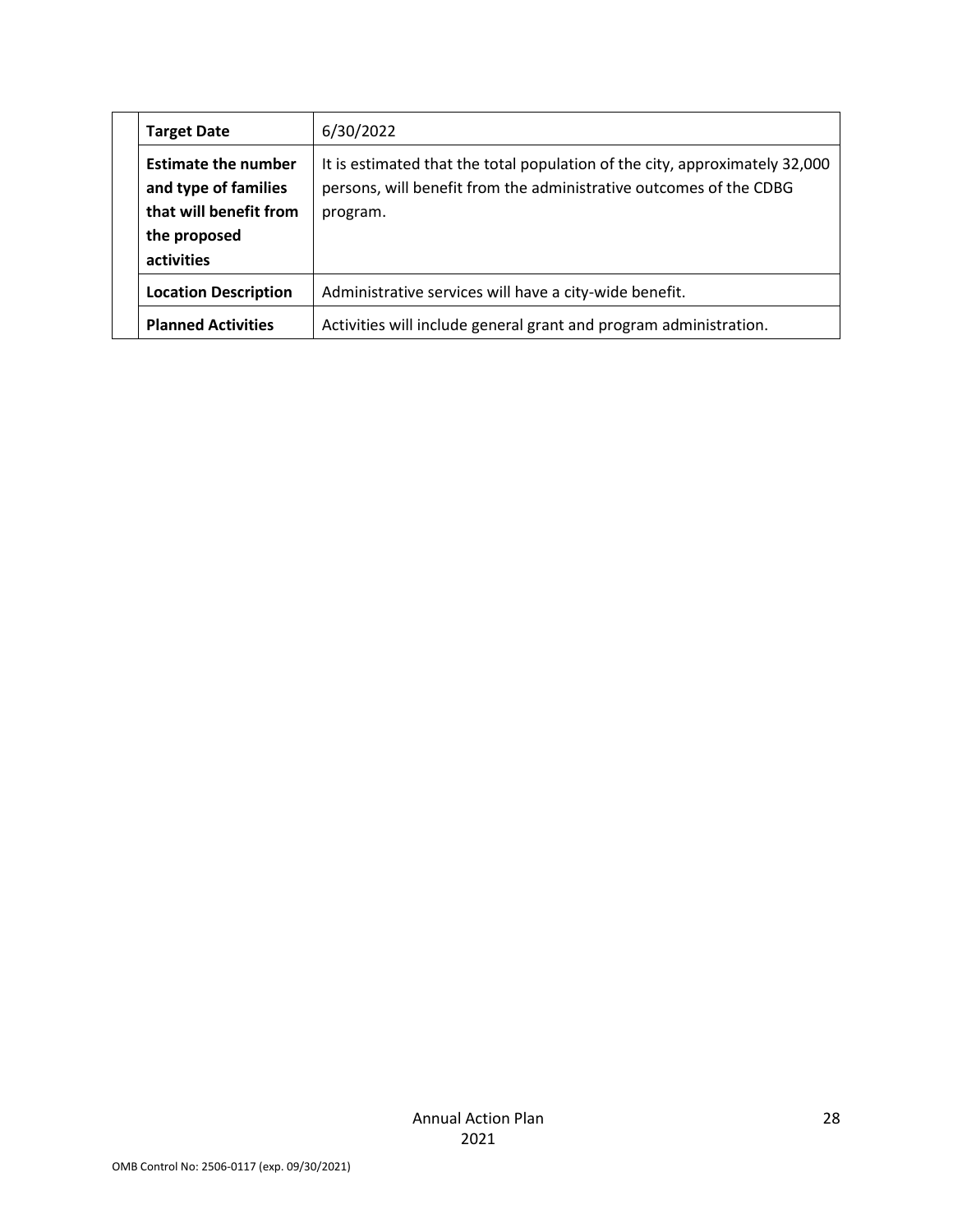# **AP-50 Geographic Distribution – 91.220(f)**

# **Description of the geographic areas of the entitlement (including areas of low-income and minority concentration) where assistance will be directed**

The City of Holland is not planning on engaging in any geographic targeting as a basis for funding priorities. Most of the activities are planned to be operated city-wide, however, the actual operationalizing of the programs based on resident demand, such as with the Home Repair Program, tends to concentrate in low-income areas where the Five-Year Consolidated Plan has identified concentration in several need categories, including low-income households and minority households. Other projects, such as public improvements and non-housing community development will occur only in eligible low- and moderate-income neighborhoods.

## **Geographic Distribution**

| <b>Target Area</b>               | <b>Percentage of Funds</b> |
|----------------------------------|----------------------------|
| City of Holland Low Income Areas | 100                        |
| City of Holland                  |                            |

**Table 8 - Geographic Distribution** 

## **Rationale for the priorities for allocating investments geographically**

The City is not proposing to prioritize its investments geographically other than to restrict all public improvement projects to eligible low- to moderate-income neighborhoods.

#### **Discussion**

(Intentionally blank)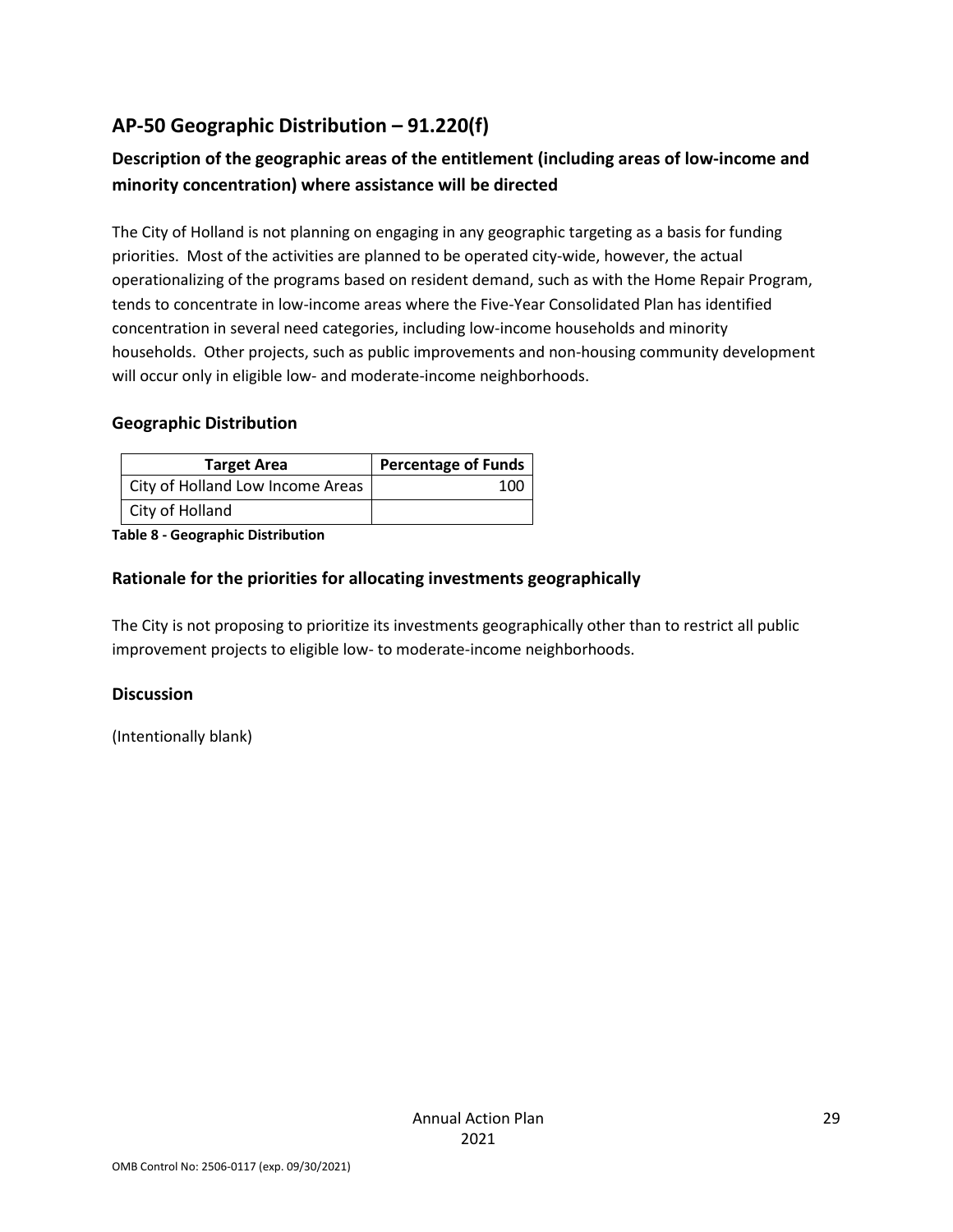# **Affordable Housing**

# **AP-55 Affordable Housing – 91.220(g)**

## **Introduction**

The City's primary effort to foster affordable housing through the use of its allocated CDBG funds is to provide financial assistance to individual low-income homeowners with needed home repairs and improvements in order to maintain housing affordability and habitability.

The City of Holland is also working closely with Housing Next, a regional housing advocacy organization, to encourage the development of affordable housing options in strategic and scattered sites throughout the metro area.

| One Year Goals for the Number of Households to be Supported |    |
|-------------------------------------------------------------|----|
| Homeless                                                    |    |
| Non-Homeless                                                | 40 |
| Special-Needs                                               |    |
| Total                                                       | 40 |
|                                                             |    |

**Table 9 - One Year Goals for Affordable Housing by Support Requirement**

| One Year Goals for the Number of Households Supported Through |    |
|---------------------------------------------------------------|----|
| <b>Rental Assistance</b>                                      |    |
| The Production of New Units                                   |    |
| <b>Rehab of Existing Units</b>                                | 40 |
| <b>Acquisition of Existing Units</b>                          |    |
| Total                                                         | 40 |

**Table 10 - One Year Goals for Affordable Housing by Support Type**

## **Discussion**

Analysis done in the Five-Year Consolidated Plan regarding regulatory barriers to affordable housing concluded that the City of Holland is seeking to eliminate barriers to affordable housing development. Most recently, the City implemented a new housing development policy that is designed to encourage the development of more affordable, mixed-income projects.

The City of Holland will continue to seek ways to work with neighboring local governments to develop more scattered–site affordable housing. The City of Holland will continue to work with Housing Next and the Lakeshore Housing Alliance to encourage and promote access to affordable housing within the entire Holland Metro Area.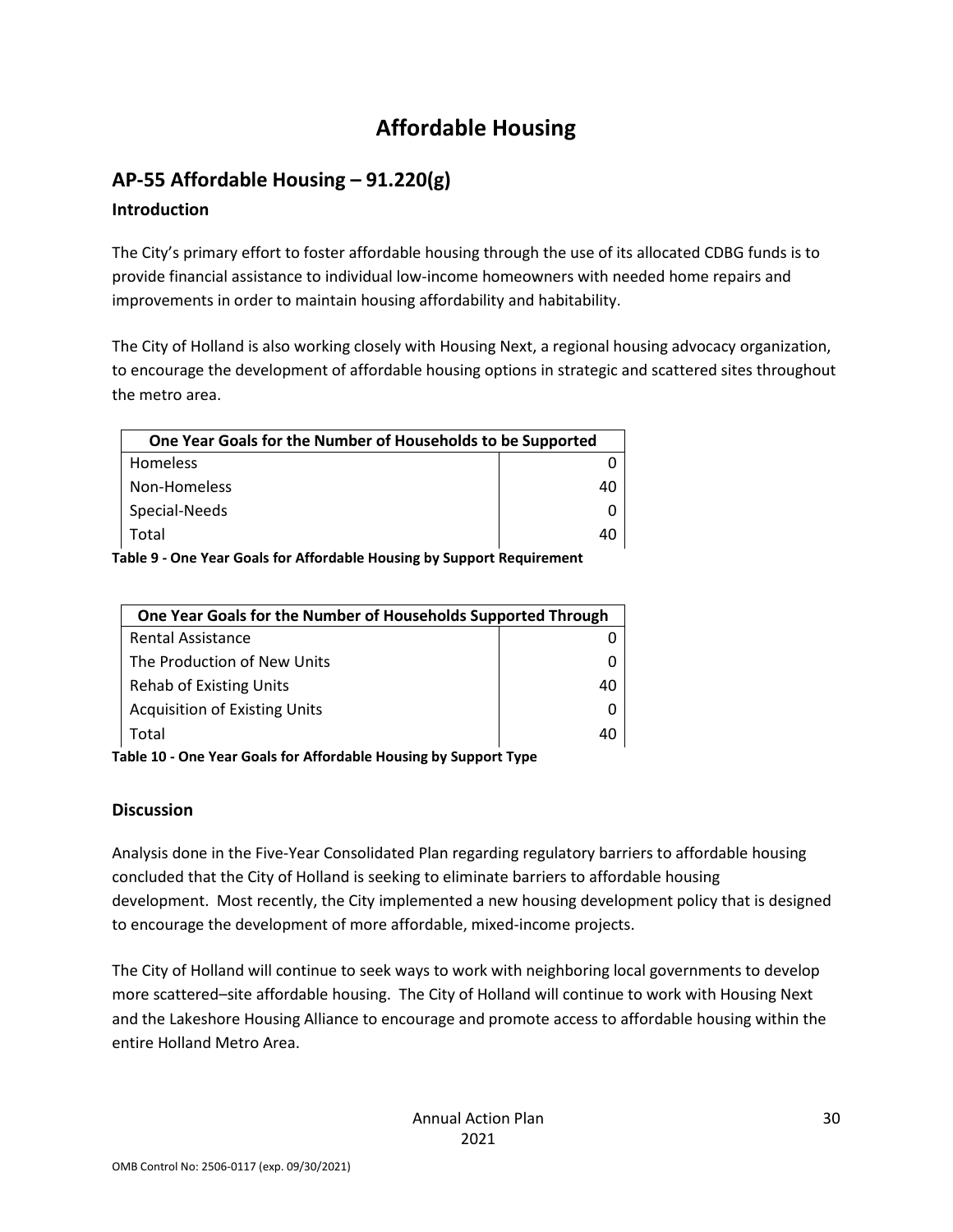# **AP-60 Public Housing** *–* **91.220(h)**

## **Introduction**

Public housing units do exist in the City of Holland, however, the assistance provided to these units is administered by either HUD directly or via the Michigan State Housing Development Authority and not by a local Public Housing Authority. MSHDA has not been identified as a "troubled" PHA with regard to units located within the city.

The City of Holland seeks to work cooperatively with local subsidized apartment developments that are covered by MSHDA as the PHA. The City of Holland has approved PILOTs on several occasions in order to assist developers applying to the Michigan State Housing Development Authority for funding or seeking to maintain their projects in a tax credit category.

## **Actions planned during the next year to address the needs to public housing**

The City of Holland will continue to consult as needed with the MSHDA Housing Choice Voucher agent and subsidized projects on issues relevant to public housing. In addition, City of Holland Community Development staff anticipate assisting as able with the newly established effort to obtain HUD approval for the Ottawa County Housing Authority (PHA) in order to improve local access to funding for housing vouchers and to consider capital funds for assisted scattered-site housing.

# **Actions to encourage public housing residents to become more involved in management and participate in homeownership**

City of Holland staff, through participation on the Lakeshore Housing Alliance (CoC), will support local efforts to encourage public housing residents to pursue more active roles in project management, as well as with seeking opportunities to transition toward homeownership. MSHDA does operate a program, entitled Key to Own, which allows select Housing Choice Voucher recipients to transition to homeownership through retention of the voucher's benefits. Through close participation in our local CoC, the City remains aware of programs that support public housing residents and is in a position to assist with those programs when needed. Community Action House, a CoC member agency and close partner with the City, provides homeownership counseling to all interested persons, and regularly markets those services to public housing recipients and other partner service providers.

## **If the PHA is designated as troubled, describe the manner in which financial assistance will be**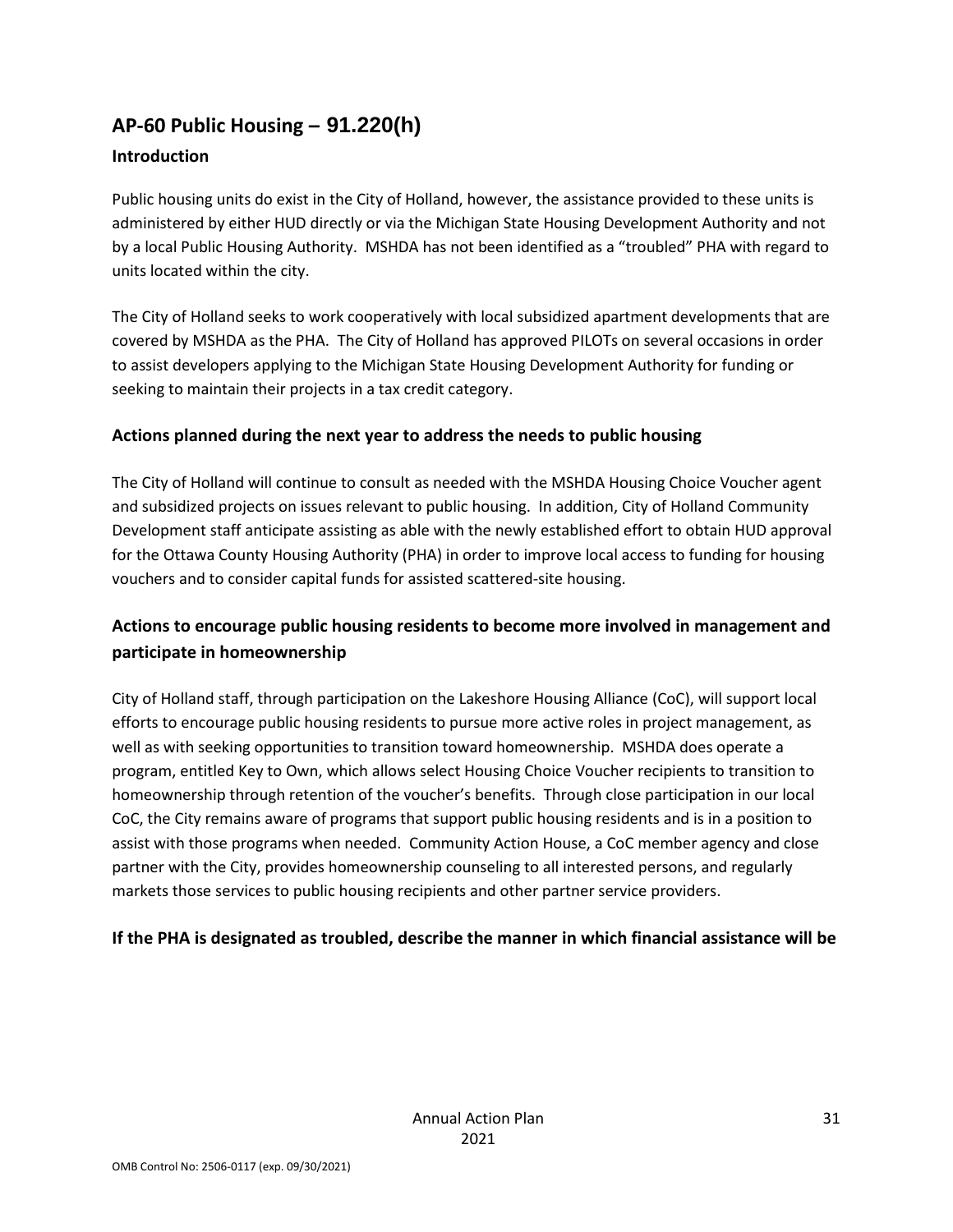## **provided or other assistance**

NA

#### **Discussion**

The City of Holland will seek opportunities to work collaboratively with public housing residents, the MSHDA-designated HCV agent, and other relevant groups to enhance affordable housing opportunities within the City.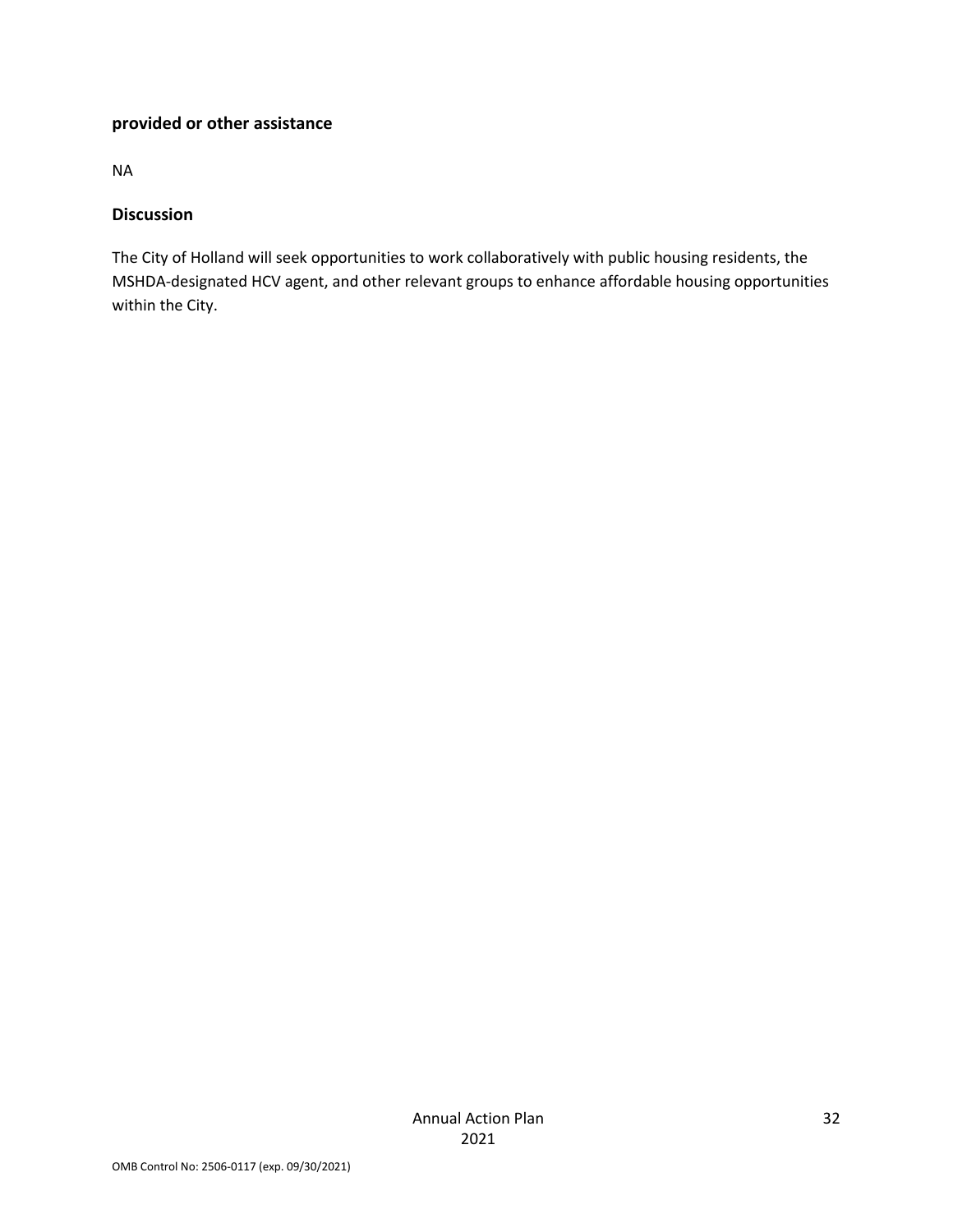# **AP-65 Homeless and Other Special Needs Activities – 91.220(i)**

#### **Introduction**

As noted in previous sections, the City of Holland actively participates on several levels with the Lakeshore Housing Alliance (the designated CoC) and supports its efforts to address homelessness in the greater Holland community. As also noted above, this plan will provide Public Services funding support for critical supportive services to homeless individuals and families.

# **Describe the jurisdictions one-year goals and actions for reducing and ending homelessness including**

## **Reaching out to homeless persons (especially unsheltered persons) and assessing their individual needs**

The City expects to use CDBG funds to support a homeless outreach program operated by a local nonprofit partner, Community Action House. This service is deemed critical in addressing the immediate health and safety needs of persons who are homeless and unsheltered by connecting them to key resources.

#### **Addressing the emergency shelter and transitional housing needs of homeless persons**

The City of Holland and surrounding communities are served by the Holland Rescue Mission, which provides emergency shelter, and Good Samaritan Ministries and Center for Women in Transition (newly named, Resilience), which each provide transitional housing and rapid re-housing. While these organizations do not receive direct support from the City for these specific programs, the City does provide technical support as needed, as it relates to housing inspections through our rental inspection program, research, and letters of support.

**Helping homeless persons (especially chronically homeless individuals and families, families with children, veterans and their families, and unaccompanied youth) make the transition to permanent housing and independent living, including shortening the period of time that individuals and families experience homelessness, facilitating access for homeless individuals and families to affordable housing units, and preventing individuals and families who were recently homeless from becoming homeless again**

The City of Holland and the greater community are fortunate to have several non-profit social service organizations that provide services mentioned above. These organizations most often are members of the Lakeshore Housing Alliance. City staff assist these organizations as able with technical or other means of support when able. Also, as noted above, the City is planning to use Public Services funding to enhance capacity of an existing program of Good Samaritan Ministries which provides critical supportive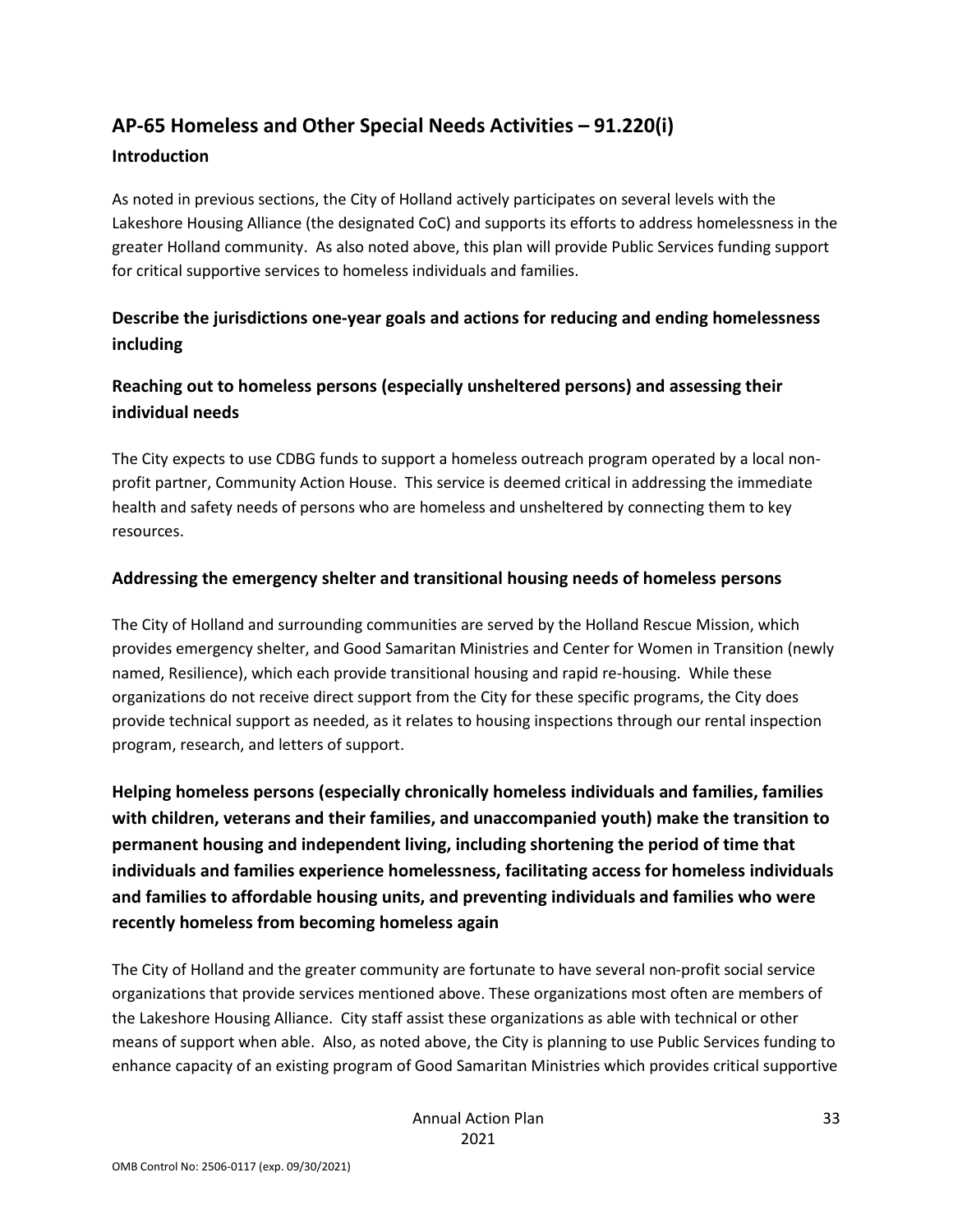assistance to homeless individuals and families seeking to secure permanent housing.

**Helping low-income individuals and families avoid becoming homeless, especially extremely low-income individuals and families and those who are: being discharged from publicly funded institutions and systems of care (such as health care facilities, mental health facilities, foster care and other youth facilities, and corrections programs and institutions); or, receiving assistance from public or private agencies that address housing, health, social services, employment, education, or youth needs.**

The City of Holland and greater community are fortunate to have several non-profit social service organizations that provide the services mentioned above. These organizations are most often members of the Lakeshore Housing Alliance and are therefore engaged in service coordination efforts. City staff assist these organizations as able with technical or other means of support when able.

#### **Discussion**

Homelessness is a continuing regional need, and the City of Holland will continue to assess ways in which it can be instrumental in addressing and impacting those impacted by homelessness, such as through active support of the Lakeshore Housing Alliance and assistance to other direct service providers.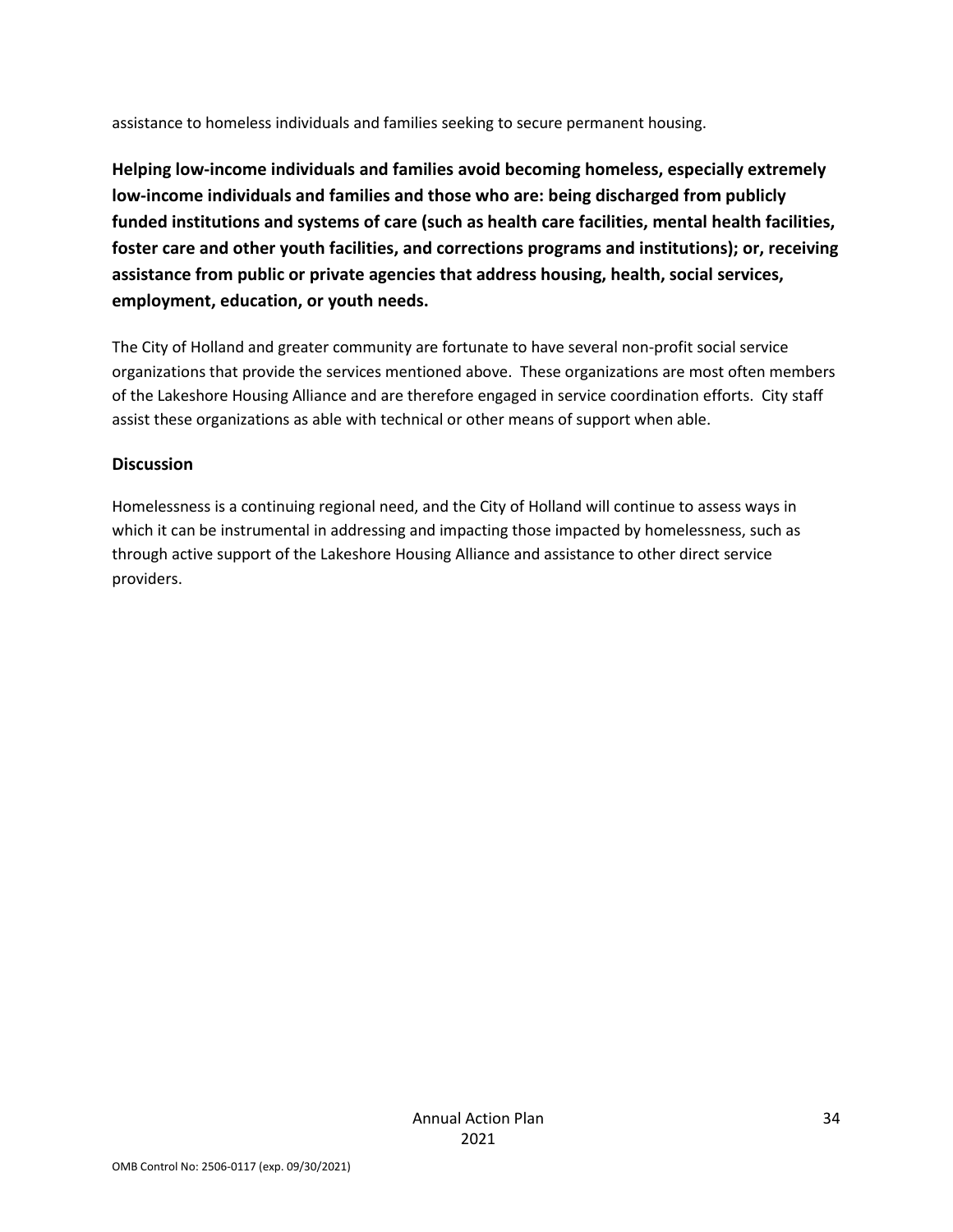# **AP-75 Barriers to affordable housing – 91.220(j)**

## **Introduction:**

The City of Holland, like most cities and areas, is finding that the production of new affordable housing is not keeping pace with the population growth in general and in particular with the growth of the number of households with increasingly limited assets available for housing given increasing costs for other necessities and wage stagnation. The City seeks to identify all feasible means of helping to correct this trend by supporting multiple efforts to increase affordable housing supply and housing choice, as described below.

# **Actions it planned to remove or ameliorate the negative effects of public policies that serve as barriers to affordable housing such as land use controls, tax policies affecting land, zoning ordinances, building codes, fees and charges, growth limitations, and policies affecting the return on residential investment**

The strategy to address barriers to affordable housing and to develop mixed income neighborhoods is being addressed in several ways. As noted above, the City has recently implemented a housing development support policy which will encourage the inclusion of affordable units within mixed income developments through strategic use of city-managed financial incentives. Also, as noted, the City is working collaboratively with Housing Next, which is developing a strategy to address the gaps in affordable and accessible housing in our county. This effort includes education and advocacy for the development of new housing in our community. More education is necessary for people to understand why affordable housing is needed and desirable as a community development goal.

In addition, the City of Holland is in the near final stage of rewriting its zoning ordinances, and particular focus has been placed on including reasonable strategies to increase density in both existing neighborhoods and new developments. For example, the new codes will encourage mixed use developments in areas where only commercial development would have been permitted previously.

Finally, the City of Holland will continue to seek ways to work with neighboring governments to develop more scattered–site affordable housing. In addition, City of Holland Community Development staff anticipate assisting as able with the newly established effort to obtain HUD approval for the Ottawa County Housing Authority (PHA) in order to improve local access to funding for housing vouchers and to consider capital funds for assisted scattered-site housing.

## **Discussion:**

As noted in the Consolidated Plan, affordable housing for low-income renters and owners within the City is a high priority need, and efforts to reduce barriers and increase access to affordable housing is an ongoing priority.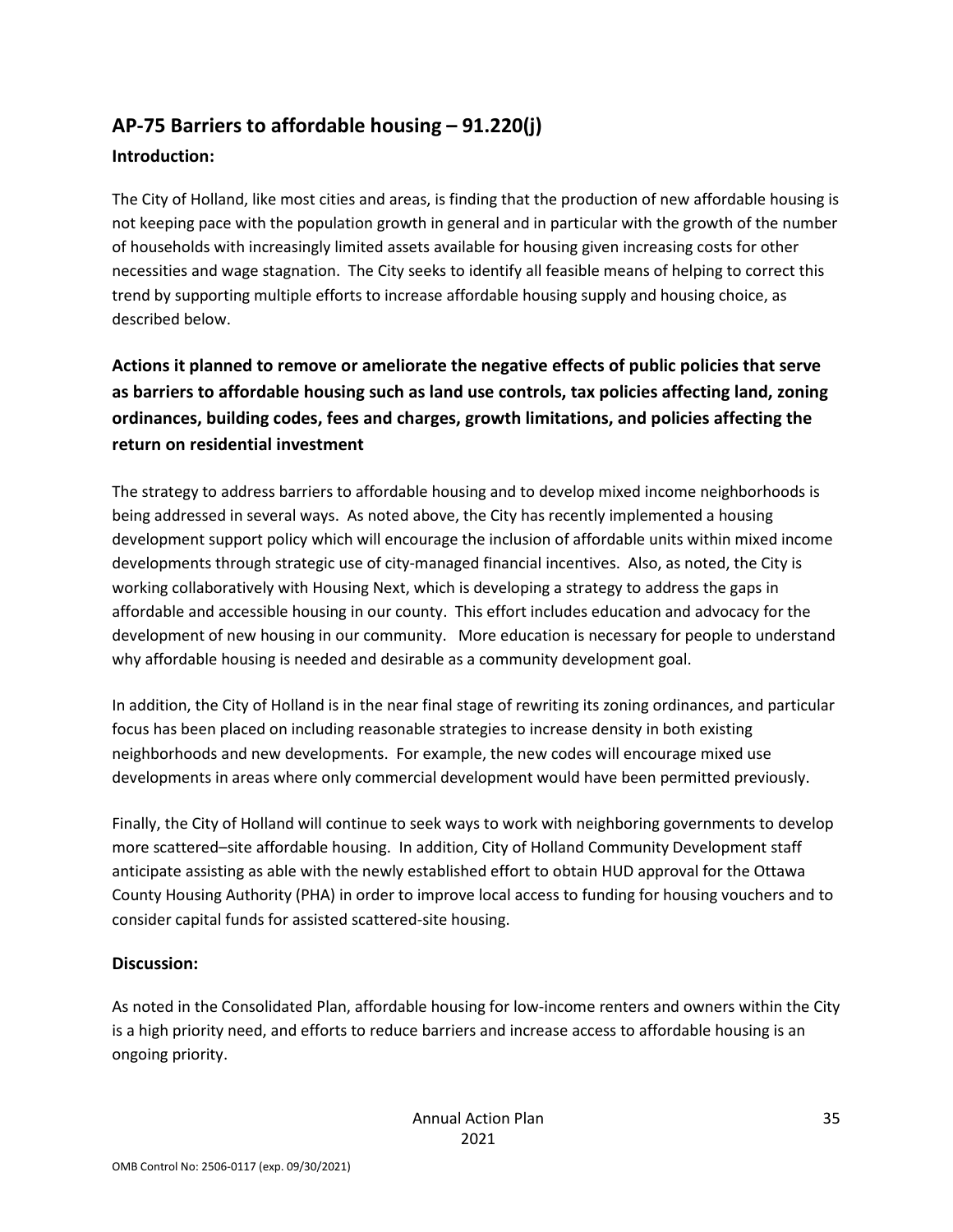# **AP-85 Other Actions – 91.220(k)**

#### **Introduction:**

See specific sections below regarding the City's role in addressing various concerns. In all areas, the City seeks to effectively and equitably address local matters that tend to have the greatest impact on low- to moderate-income persons and households.

#### **Actions planned to address obstacles to meeting underserved needs**

Consolidated Planning and the use of a Consolidated Plan Strategy is a primary tool that the City of Holland uses to identify community needs and address obstacles to meet those needs. Other needs come to the City's attention through the work of the Neighborhood Improvement Committee or other City commissions that may intersect with needs from underserved individuals or areas of the City. When such needs come to the attention of City staff, they are likely to be considered by the Neighborhood Improvement Committee, City Council and eventually agencies and City departments with the hope that a solution is identified that is designed to address the need. This process of identifying needs and addressing the obstacles until the needs are met by an activity in the Consolidated Strategy and eventually by a program, agency, or grassroots community initiative is precisely what the Consolidated Plan is intended to do. The process helps create an environment in which community resources and partner agencies are triggered to organize around solutions.

## **Actions planned to foster and maintain affordable housing**

As noted above, the City will assist low- to moderate-income homeowners with home repairs or improvements designed to ensure housing stability and affordability. In addition, support for the development of affordable units will also be pursued in order to increase the supply of affordable housing units, both rental and owner-occupied.

## **Actions planned to reduce lead-based paint hazards**

The City will continue educational efforts to inform residents of lead-based paint hazards. All CDBG housing assistance program participants receive specific notices regarding lead-based paint hazards, and all contractors are required to adhere to lead-based paint safe work practices during all home improvement projects.

## **Actions planned to reduce the number of poverty-level families**

The overall anti-poverty strategy of the City of Holland is to seek to improve the physical and social conditions within the community that promote economic stability and increased opportunities for growth. A core strategy for reducing incidence of poverty is to seek to ensure and maintain housing affordability and stability for low-income households. The City intends to place continued priority on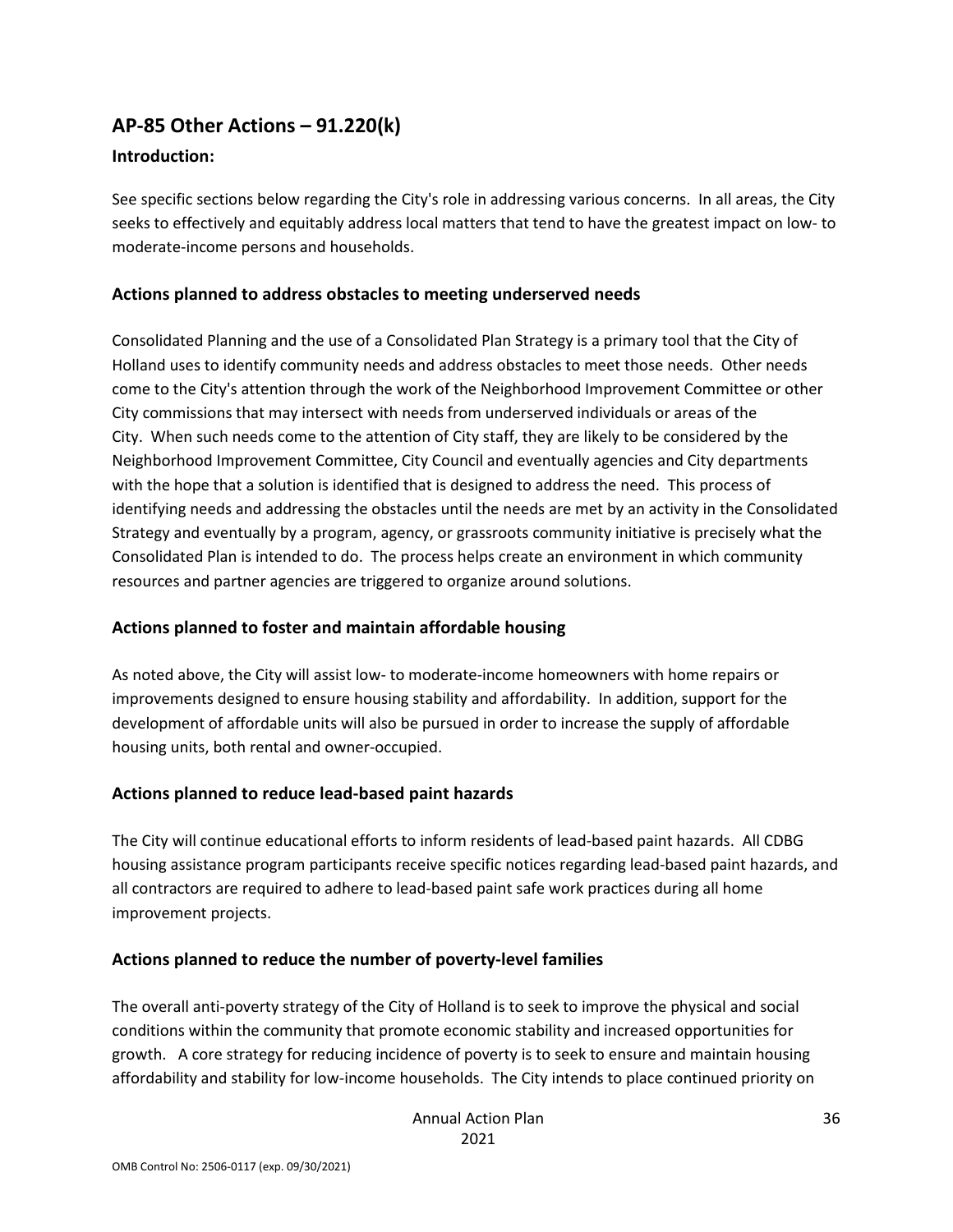maintaining its Home Repair Program due to its effectiveness in preventing worsening conditions and economic difficulties among families that could lead to poverty.

The City's youth employment program is purposely designed to prevent at-risk youth from experiencing conditions that would increase their likelihood of poverty. The City of Holland also supports local economic development efforts designed to encourage employment opportunities for residents. Unfortunately, local wages have not kept up with housing costs. Unless wages increase in particular for entry-level and lower skilled jobs, many low-income persons and households will continue to need to rely on the larger supportive service network.

## **Actions planned to develop institutional structure**

The responsible organizations for implementing the activities of this one-year plan have been described and discussed in each of the activity descriptions. Additionally, the City of Holland provides services directly to citizens through several city departments where management and delivery of services is monitored through the City's budget/goal review process. The combination of highly capable and wellrun non-profit service agencies and well-managed city departments has provided an institutional structure that has been effective in meeting the goals set forth in the City's Consolidated Plan and Annual Action Plan.

# **Actions planned to enhance coordination between public and private housing and social service agencies**

The City of Holland is a voting member of the Lakeshore Housing Alliance (the designated CoC). This high-functioning planning body engages in ongoing coordination activities that have been discussed elsewhere in this plan. The City also has a history of effective collaboration with several neighborhoodbased groups engaged in grassroots level neighborhood development.

## **Discussion:**

(Intentionally blank)